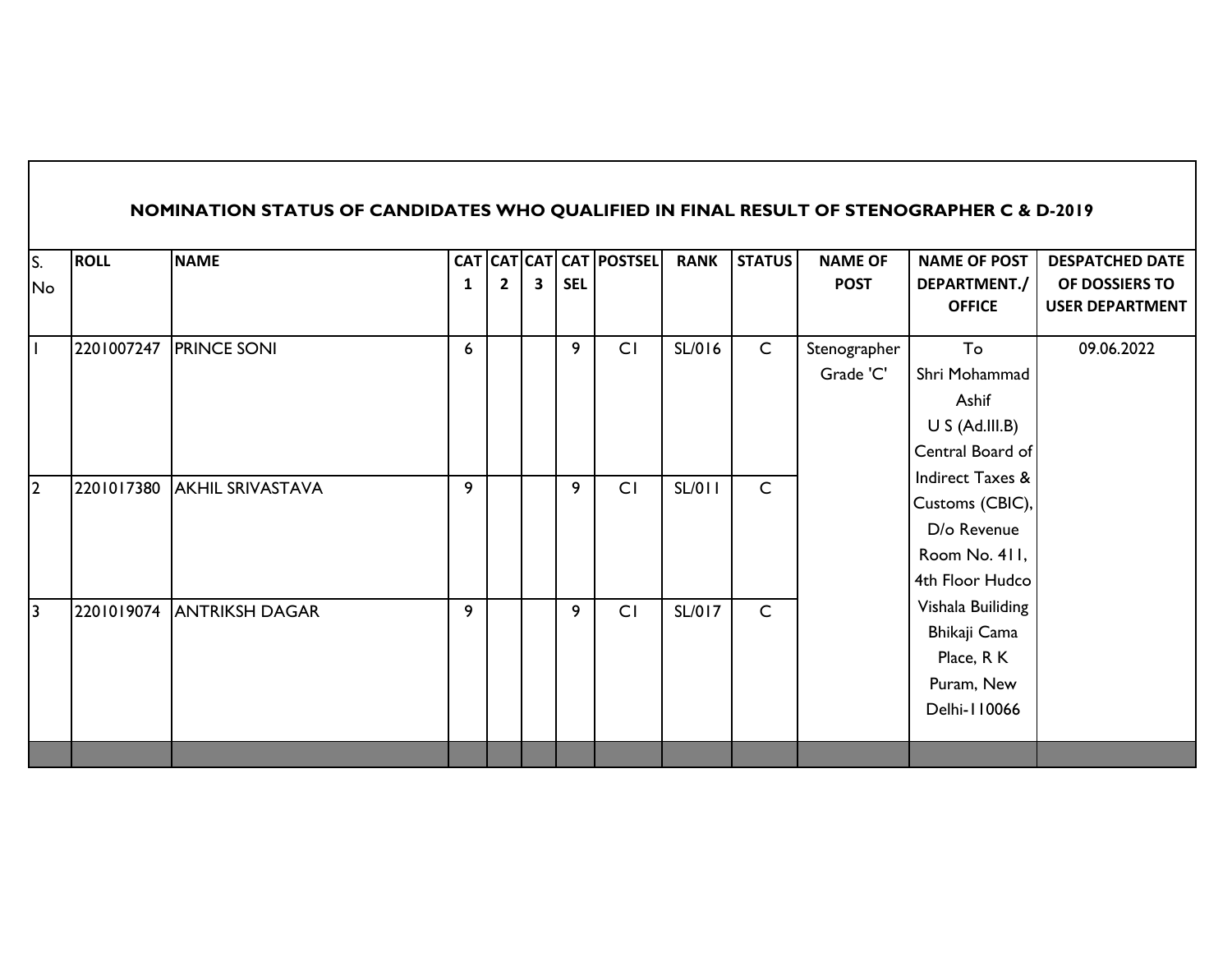| T              | 2201021130 | <b>SACHIN KUMAR</b>          |   |  |                | C <sub>2</sub> | <b>SL\023</b> | $\mathsf C$  | Stenographer | To                  | 09.06.2022 |
|----------------|------------|------------------------------|---|--|----------------|----------------|---------------|--------------|--------------|---------------------|------------|
|                |            |                              |   |  |                |                |               |              | Grade 'C'    | Shri B.C Patra      |            |
|                |            |                              |   |  |                |                |               |              |              | Secretary           |            |
|                |            |                              |   |  |                |                |               |              |              | Elecation           |            |
|                |            |                              |   |  |                |                |               |              |              | Commission of       |            |
|                |            |                              |   |  |                |                |               |              |              | India Secretariat   |            |
|                |            |                              |   |  |                |                |               |              |              | of the Elelction    |            |
|                |            |                              |   |  |                |                |               |              |              | Commission of       |            |
|                |            |                              |   |  |                |                |               |              |              | India, Nirvachan    |            |
|                |            |                              |   |  |                |                |               |              |              | Sadan, Ashoka       |            |
|                |            |                              |   |  |                |                |               |              |              | Road, New Delhi-    |            |
|                |            |                              |   |  |                |                |               |              |              | 110001              |            |
|                |            |                              |   |  |                |                |               |              |              |                     |            |
| $\mathbf{I}$   |            |                              |   |  |                |                |               |              | Stenographer | To                  | 09.06.2022 |
|                |            |                              |   |  |                | C <sub>3</sub> |               | $\mathsf{C}$ | Grade 'C'    | Shri Z. S Koireng   |            |
| $\overline{2}$ | 2006004439 | NIKUNJ PUROHIT               | 9 |  | 0              |                | SL/020        |              |              | Dy Director (R-1)   |            |
|                |            |                              |   |  |                |                |               |              |              | & R-3) Minisraty    |            |
|                |            | 2201006856 RACHNA GANGVAR    | 6 |  | $\overline{7}$ | C <sub>3</sub> | SL/025        | $\mathsf{P}$ |              | of Defence { O/o    |            |
| $\overline{3}$ |            |                              |   |  |                |                |               |              |              | the JS(TRG) &       |            |
|                |            | 2201007744 SHIV KUMAR MAJOKA | 6 |  | 6              | C <sub>3</sub> | SL/014        | $\mathsf C$  |              | CAO) AFHQ           |            |
| 4              |            |                              |   |  |                |                |               |              |              | Office of JS &      |            |
|                | 2201010371 | <b>ANUSHIKA MALIK</b>        | 9 |  | 9              | C <sub>3</sub> | SL/009        | $\mathsf C$  |              | <b>CAO Defence</b>  |            |
|                |            |                              |   |  |                |                |               |              |              | $\bigcap_{i=1}^{n}$ |            |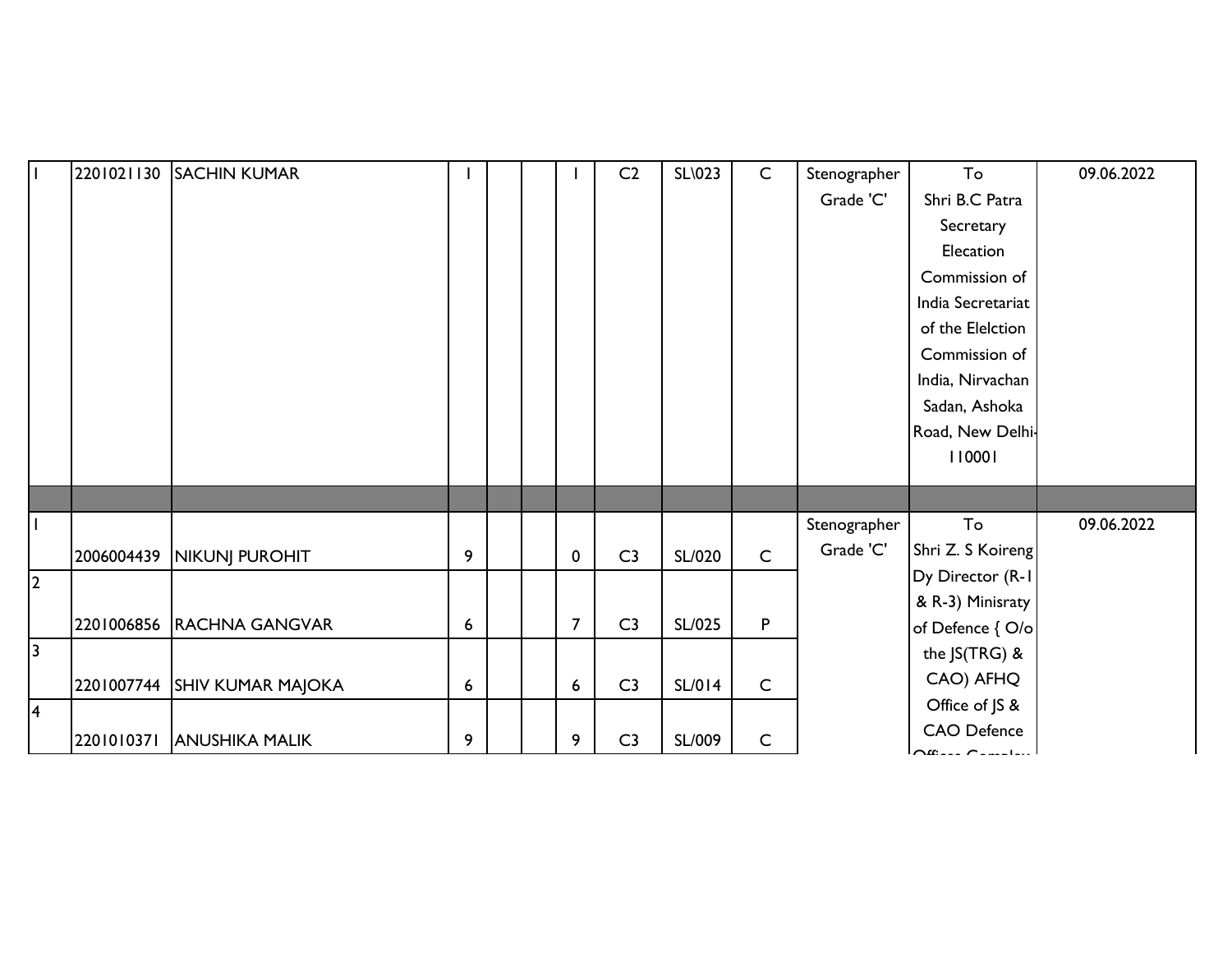| 5              |            |                          |              |  |                |                |               |              |              | Uffices Complex,         |            |
|----------------|------------|--------------------------|--------------|--|----------------|----------------|---------------|--------------|--------------|--------------------------|------------|
|                | 2201036848 | <b>NISHITA YADAV</b>     | 6            |  | 9              | C <sub>3</sub> | SL/008        | $\mathsf{C}$ |              | Hall No-1, 1st           |            |
| $\overline{6}$ |            |                          |              |  |                |                |               |              |              | Floor, 'a' Block,        |            |
|                | 2201059769 | <b>RAHUL MEENA</b>       | $\mathbf{2}$ |  | $\overline{2}$ | C <sub>3</sub> | SL/024        | C            |              | Africa Avenue,           |            |
| $\overline{7}$ |            |                          |              |  |                |                |               |              |              | New Delhi-               |            |
|                | 2402002991 | <b>ANURAG MITTAL</b>     | 9            |  | 9              | C <sub>3</sub> | SL/007        | $\mathsf{C}$ |              | 110023                   |            |
|                |            |                          |              |  |                |                |               |              |              |                          |            |
|                |            |                          |              |  |                |                |               |              | Stenographer | Sh. Ajith John           | 09.06.2022 |
|                |            |                          |              |  |                |                |               | $\mathsf{C}$ | Grade 'C'    | Joshua,                  |            |
|                | 2201011861 | <b>PRAMOD SHEOKAND</b>   | 9            |  | 9              | C <sub>4</sub> | SL/003        |              |              | <b>Under Secretary</b>   |            |
|                |            |                          |              |  |                |                |               |              |              | (Cadre)                  |            |
| $\overline{2}$ |            | 2201020393 ANJALI SHARMA | 9            |  | 9              | C <sub>4</sub> | <b>SL/001</b> | C            |              | Ministry of              |            |
|                |            |                          |              |  |                |                |               |              |              | <b>External Affairs,</b> |            |
| $\overline{3}$ | 2201021352 | <b>AKASH NIRBHIK</b>     |              |  |                | C <sub>4</sub> | SL/013        | $\mathsf{C}$ |              | Room No. 4086,           |            |
|                |            |                          |              |  |                |                |               |              |              | 23-D, Janpath,           |            |
| $\overline{4}$ | 2201032087 | <b>SHRUTI</b>            | 9            |  | 9              | C <sub>4</sub> | <b>SL/004</b> | $\mathsf{C}$ |              | Jawaharlal Nehru         |            |
|                |            |                          |              |  |                |                |               |              |              | Bhavan,                  |            |
| 5              | 2201048579 | <b>HIMANSHU TOMAR</b>    | 9            |  | 9              | C4             | SL/002        | $\mathsf{C}$ |              | New Delhi-               |            |
|                |            |                          |              |  |                |                |               |              |              | 110001                   |            |
| 6              | 2201049174 | MANJEET SINGH            |              |  |                | C4             | SL/018        | $\mathsf{C}$ |              |                          |            |
|                |            |                          |              |  |                |                |               |              |              |                          |            |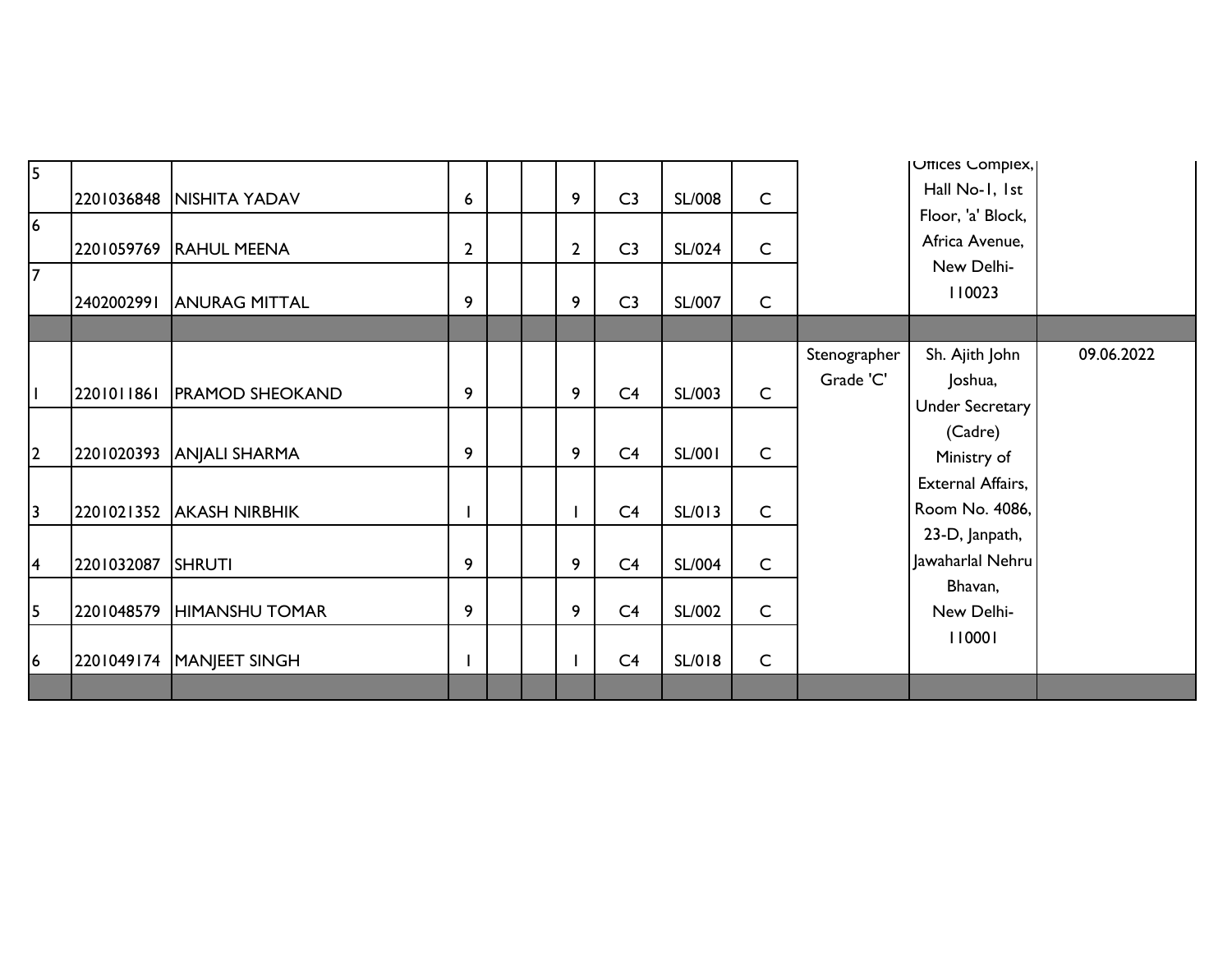|                         | 2201035859 | <b>HEMANT</b>              | 6 |  | 6                       | D10        | SL/305 | $\mathsf{C}$ | Stenographer | R. K. Ojha,          | 09.06.2022 |
|-------------------------|------------|----------------------------|---|--|-------------------------|------------|--------|--------------|--------------|----------------------|------------|
|                         |            |                            |   |  |                         |            |        |              | Grade 'D')   | Deputy               |            |
|                         |            |                            |   |  |                         |            |        |              |              | Secretary,           |            |
|                         |            |                            |   |  |                         |            |        |              |              | Department of        |            |
|                         |            |                            |   |  |                         |            |        |              |              | Commerce             |            |
|                         |            |                            |   |  |                         |            |        |              |              | (Minnistry of        |            |
|                         |            |                            |   |  |                         |            |        |              |              | Commerce &           |            |
|                         |            |                            |   |  |                         |            |        |              |              | Industry),           |            |
|                         |            |                            |   |  |                         |            |        |              |              | Room No. 225,        |            |
|                         |            |                            |   |  |                         |            |        |              |              | Udyog Bhawan,        |            |
|                         |            |                            |   |  |                         |            |        |              |              | New Delhi-           |            |
|                         |            |                            |   |  |                         |            |        |              |              | 110011               |            |
|                         |            |                            |   |  |                         |            |        |              |              |                      |            |
|                         | 2006000632 | <b>AKSHAY SHARMA</b>       | 9 |  | 9                       | <b>DII</b> | SL/171 |              |              | Shri B.K.P.          |            |
|                         |            |                            |   |  |                         |            |        | $\mathsf{C}$ | Stenographer |                      | 09.06.2022 |
|                         |            |                            |   |  |                         |            |        |              | Grade 'D')   | Angam,               |            |
| 2                       | 2201008233 | <b>SACHIN</b>              | 9 |  | $\overline{\mathbf{4}}$ | <b>DII</b> | SL/462 | $\mathsf{C}$ |              | Under Secretary,     |            |
| $\overline{\mathbf{3}}$ | 2201017388 | <b>ANJALI RAWAT</b>        | 9 |  | 9                       | DII        | SL/250 | $\mathsf{C}$ |              | Department of        |            |
| $\overline{\mathbf{4}}$ | 2201018776 | <b>RITIK MUNJAL</b>        | 9 |  | 9                       | <b>DII</b> | SL/245 | $\mathsf{C}$ |              | Science &            |            |
| 5                       | 2201040927 | <b>IYOTI SHAHI</b>         | 9 |  | 9                       | DII        | SL/243 | $\mathsf{C}$ |              | Technology,          |            |
|                         |            |                            |   |  |                         |            |        |              |              | Technology           |            |
| 6                       | 2201058443 | <b>SAURABH KANDPAL</b>     | 9 |  | 9                       | <b>DII</b> | SL/264 | $\mathsf{C}$ |              | Bhawan, New          |            |
| $\overline{7}$          | 2402002002 | <b>NAMITA UPRETI</b>       | 9 |  | $\mathbf 0$             | <b>DII</b> | SL/383 | $\mathsf{C}$ |              | Mhrauali Road,       |            |
| 8                       | 2408003248 | <b>ARPIT KUMAR RUKHAYA</b> | 9 |  | 9                       | <b>DII</b> | SL/256 | $\mathsf{C}$ |              | New Delhi-<br>110016 |            |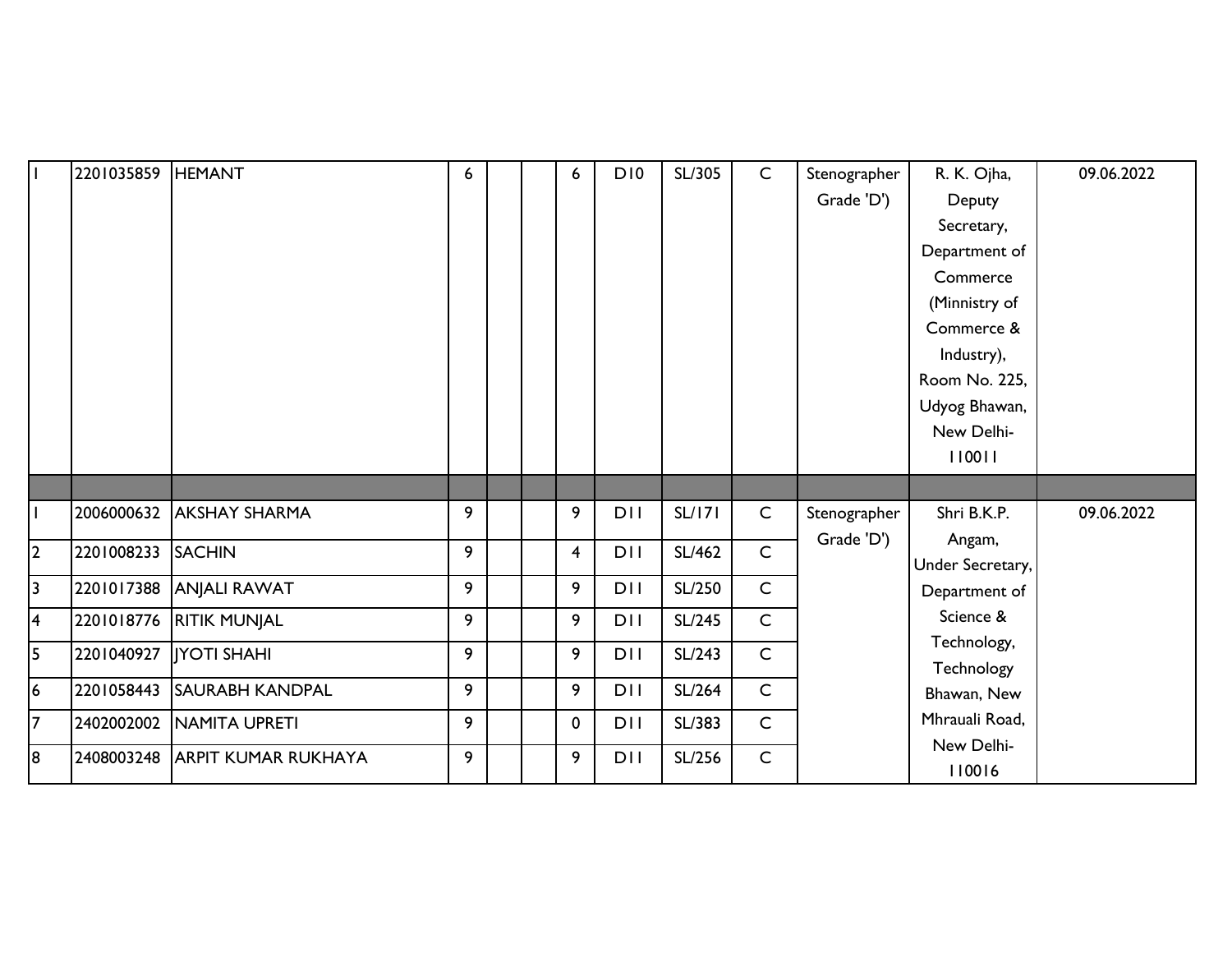|                         | 2002002885         | <b>SAURABH KUMAR</b>          |                |  |                         | D12 | SL/377        | $\mathsf{C}$ | Stenographer<br>Grade 'D') | Shri Jitendra<br>Kumar Gogia,<br>Deputy Director | 09.06.2022 |
|-------------------------|--------------------|-------------------------------|----------------|--|-------------------------|-----|---------------|--------------|----------------------------|--------------------------------------------------|------------|
| l2                      | 2003004328         | <b>ICHETAN SINGH</b>          |                |  |                         | D12 | SL/394        | $\mathsf{C}$ |                            | (Est.)<br>Directorate of                         |            |
| $\sqrt{3}$              | 2201017137         | <b>GEETANJALI</b>             |                |  |                         | D12 | <b>SL/400</b> | $\mathsf{C}$ |                            | Enforcement<br>(D/o Revenue),                    |            |
| 4                       | 2201023737 SHRISTY |                               | 9              |  | 9                       | D12 | SL/172        | $\mathsf{C}$ |                            | 6th Floor,<br>Lok Nayak                          |            |
| $\overline{5}$          |                    | 2401000767 AJAY SINGH RATHORE | 9              |  | 9                       | D12 | SL/095        | $\mathsf{C}$ |                            | Bhawan, Khan<br>Market,                          |            |
| 6                       | 2404001835         | <b>VIKAS KHATRI</b>           | 9              |  | 9                       | D12 | <b>SL/177</b> | $\mathsf{C}$ |                            | New Delhi-<br>110003                             |            |
|                         |                    |                               |                |  |                         |     |               |              |                            |                                                  |            |
| $\vert$                 | 2003003967         | <b>AMIT KUMAR</b>             | 9              |  | $\overline{\mathbf{4}}$ | D13 | <b>SL/443</b> | $\mathsf{C}$ | Stenographer<br>Grade 'D') | Shri Muthurman<br>C,                             | 09.06.2022 |
| $\overline{2}$          | 2201017787         | <b>BHASKAR SINGH RAWAT</b>    | 9              |  | 9                       | D13 | SL/274        | $\mathsf{C}$ |                            | Asstt. Director                                  |            |
| $\overline{3}$          | 2201023100 AAKASH  |                               | 9              |  | 9                       | D13 | SL/271        | $\mathsf{C}$ |                            | General (SPN),                                   |            |
| 4                       |                    | 2201024260 RAHUL KUMAR SINGH  | 9              |  | 9                       | D13 | SL/269        | $\mathsf{C}$ |                            | Department of                                    |            |
| $\overline{\mathbf{5}}$ |                    | 2201035397 KIMLALNEI SINGSIT  | $\overline{2}$ |  | $\overline{2}$          | D13 | SL/446        | $\mathsf{C}$ |                            | Posts-SPN                                        |            |
| 6                       | 2201040545 SAMRESH |                               | $\overline{2}$ |  | 9                       | D13 | SL/293        | C            |                            | Ministry of                                      |            |
| 7                       |                    | 2201050213 RUCHIKA RAWAT      |                |  |                         | D13 | SL/406        | $\mathsf{C}$ |                            | Communications,                                  |            |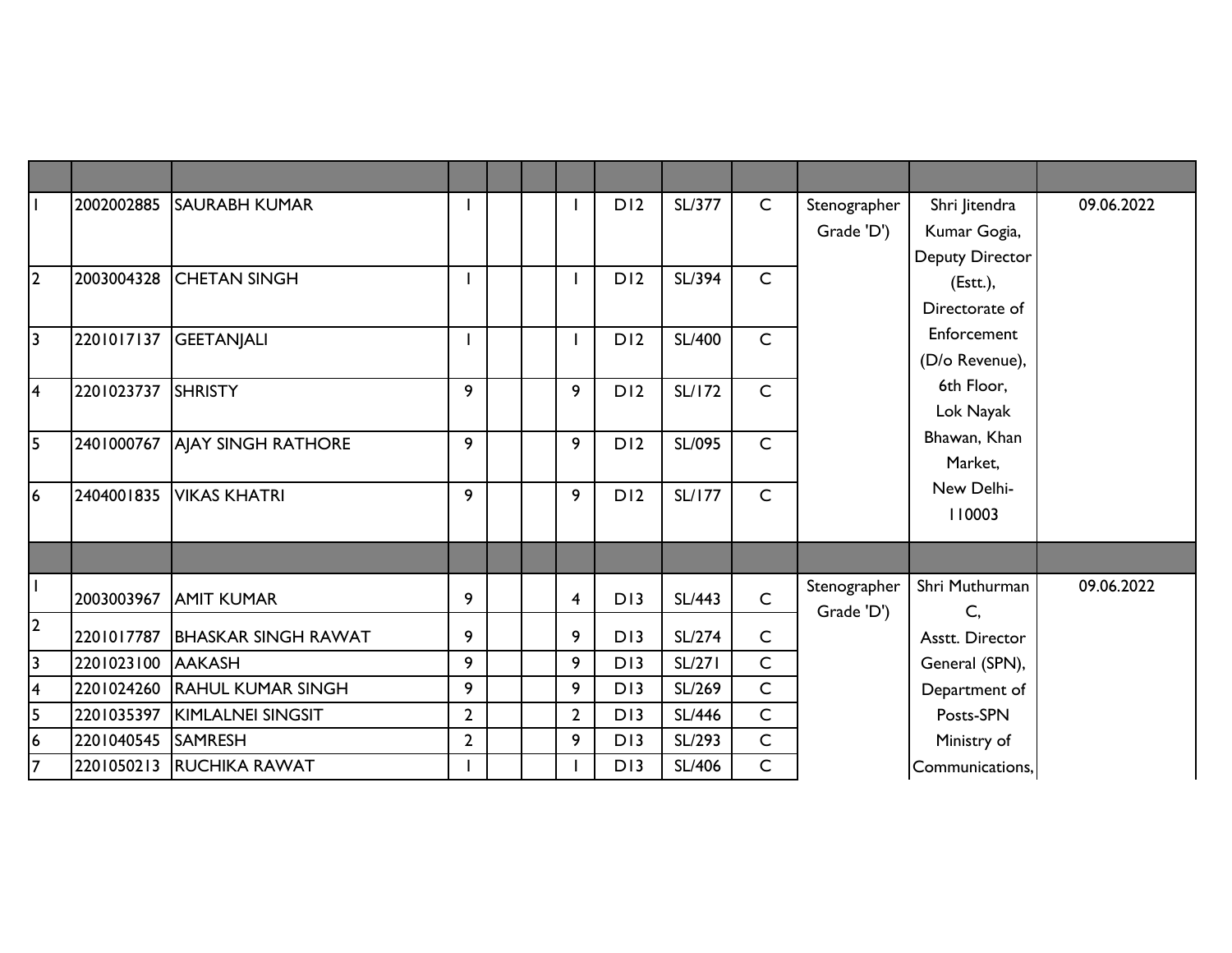| 8                       |            | 2201051460 RAGHVENDRA SHARMA  | 6                |  | 6            | D13             | SL/320        | P            |              | DAK Bhawan,            |            |
|-------------------------|------------|-------------------------------|------------------|--|--------------|-----------------|---------------|--------------|--------------|------------------------|------------|
| 9                       | 2201060780 | <b>ANIK KUMAR SINGH</b>       | 9                |  | 9            | D13             | SL/284        | $\mathsf{C}$ |              | Sansad Marg,           |            |
| 10                      |            | 2402001467 ANKIT SINGH RAJPUT | 9                |  | 9            | D13             | SL/282        | $\mathsf{C}$ |              | New Delhi-             |            |
| $\mathbf{H}$            |            | 2408000484 KARTIK KUMAR       |                  |  |              | D13             | SL/407        | $\mathsf{C}$ |              | 110001                 |            |
|                         |            |                               |                  |  |              |                 |               |              |              |                        |            |
|                         |            | 2201035329 PAWAN YADAV        |                  |  |              | DI4             | SL/232        | $\mathsf{C}$ | Stenographer | Shri Joseph K          | 09.06.2022 |
|                         |            |                               |                  |  |              |                 |               |              | Grade 'D'    | Mathhew,               |            |
|                         |            |                               |                  |  |              |                 |               |              |              | Director (PA-          |            |
|                         |            |                               |                  |  |              |                 |               |              |              | Admn.),                |            |
|                         |            |                               |                  |  |              |                 |               |              |              | Department of          |            |
|                         |            |                               |                  |  |              |                 |               |              |              | Posts- PA-Admn.        |            |
|                         |            |                               |                  |  |              |                 |               |              |              | 4th Floor, DAK         |            |
|                         |            |                               |                  |  |              |                 |               |              |              | Bhawan, Sansad         |            |
|                         |            |                               |                  |  |              |                 |               |              |              | Marg, New Delhi-       |            |
|                         |            |                               |                  |  |              |                 |               |              |              | 110001                 |            |
|                         |            |                               |                  |  |              |                 |               |              |              |                        |            |
|                         |            |                               |                  |  |              |                 |               |              |              |                        |            |
|                         |            | 2002005342 KSHITIJ TOMAR      | 6                |  | 6            | D <sub>15</sub> | SL/251        | P            | Stenographer | Shri Bhagirath         | 09.06.2022 |
| $\overline{2}$          | 2002007354 | <b>ANUMEHA BARTWAL</b>        | 9                |  | 9            | <b>DI5</b>      | SL/032        | $\mathsf{C}$ | Grade 'D'    | Jha,                   |            |
| 3                       |            | 2006000105 SHIVANI ROSS       | 6                |  | 6            | D <sub>15</sub> | SL/133        | $\mathsf{C}$ |              | <b>Under Secretary</b> |            |
| $\overline{\mathbf{4}}$ | 2006001424 | MO NOORZAKI                   | 6                |  | 6            | D <sub>15</sub> | SL/283        | $\mathsf{C}$ |              | $(CS-II),$             |            |
| 5                       |            | 2006001502 ROHIT CHAND        | 6                |  | 6            | D <sub>15</sub> | SL/254        | $\mathsf{C}$ |              | Directorate of         |            |
| $6\phantom{.}6$         | 2006003131 | <b>AJEET KUMAR</b>            | 6                |  | $\mathbf{3}$ | D <sub>15</sub> | <b>SL/471</b> | P            |              | Personnel &            |            |
| 17                      | 2006003591 | <b>SHUBHAM PANWAR</b>         | $6 \overline{6}$ |  | 6            | D <sub>15</sub> | SL/007        | C            |              | Traning,               |            |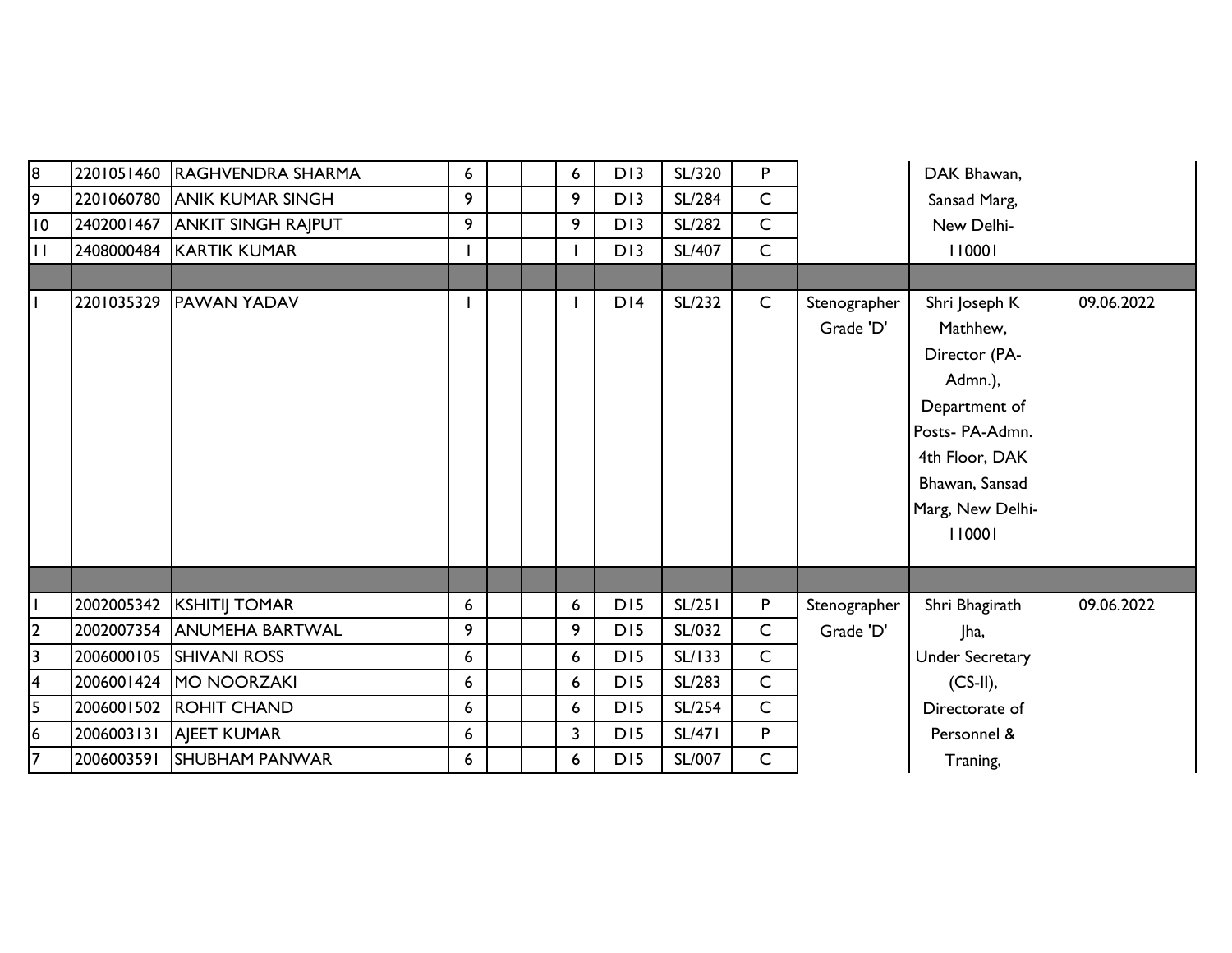| 8               | 2006004584 | <b>MO FIROZ</b>             | 9              |  | 0              | D <sub>15</sub> | SL/318        | $\mathsf C$  |
|-----------------|------------|-----------------------------|----------------|--|----------------|-----------------|---------------|--------------|
| $\overline{9}$  | 2006004969 | <b>HIMANSHU VISHNOI</b>     | 9              |  | 9              | D15             | SL/103        | $\mathsf{C}$ |
| 10              | 2201003526 | <b>ARMAYA AWASTHI</b>       | 9              |  | 9              | D15             | <b>SL/071</b> | $\mathsf{C}$ |
| $\overline{11}$ |            | 2201004014 SURAJ KUMAR      | 6              |  | 6              | D15             | SL/280        | $\mathsf{C}$ |
| 12              | 2201004150 | <b>AKASH CHOUDHARY</b>      | 9              |  | 9              | D15             | SL/109        | $\mathsf{C}$ |
| 3               | 2201005605 | <b>KIRTI GAUTAM</b>         | 9              |  | 9              | D15             | SL/076        | $\mathsf C$  |
| 4               | 2201007066 | <b>SANYA TIGGA</b>          | $\overline{2}$ |  | $\overline{2}$ | D15             | <b>SL/421</b> | $\mathsf{C}$ |
| 15              | 2201007112 | KOMAL                       | 9              |  | 9              | D15             | SL/077        | $\mathsf C$  |
| 16              | 2201007352 | <b>PANKAJ GUPTA</b>         | 6              |  | 9              | DI5             | SL/107        | $\mathsf C$  |
| 17              | 2201008057 | <b>MANISH</b>               | I              |  | I              | D15             | SL/300        | $\mathsf{C}$ |
| 18              | 2201008331 | <b>PAMMI PRAKASH</b>        | 6              |  | 6              | D15             | SL/093        | $\mathsf C$  |
| 9               | 2201010704 | <b>ANKIT PANESAR</b>        | 9              |  | 9              | D15             | <b>SL/108</b> | $\mathsf C$  |
| 20              | 2201015330 | <b>HIMANI BISHT</b>         | 9              |  | 9              | D15             | SL/080        | $\mathsf C$  |
| $\overline{21}$ | 2201019505 | <b>VIKAS CHAUDHARY</b>      | 6              |  | 6              | D15             | <b>SL/142</b> | $\mathsf C$  |
| $\overline{22}$ |            | 2201019974 KM. CHINKEY RANI | 9              |  | 0              | D15             | <b>SL/278</b> | $\mathsf{C}$ |
| $\overline{23}$ | 2201021830 | <b>BHUPENDRA BISHT</b>      | 9              |  | 9              | D15             | SL/024        | $\mathsf{C}$ |
| 24              | 2201022057 | <b>NITIN KUSHWAHA</b>       | 6              |  | 6              | D15             | <b>SL/281</b> | P            |
| 25              | 2201023257 | <b>LOKESH SINGH</b>         | 9              |  | 9              | D15             | SL/094        | $\mathsf{C}$ |
| 26              | 2201029590 | <b>DEEPIKA BHAGAT</b>       |                |  | I              | D15             | SL/373        | $\mathsf C$  |
| 27              | 2201032194 | <b>DIPTI</b>                | 9              |  | 0              | D15             | <b>SL/184</b> | $\mathsf C$  |
| 28              | 2201032461 | NISHA KUMARI                | 6              |  | 4              | D15             | SL/456        | $\mathsf C$  |
| 29              | 2201039726 | UJJWAL BHATNAGAR            | 9              |  | 9              | D15             | SL/092        | $\mathsf C$  |
| 30              | 2201039763 | <b>RAHUL KUMAR</b>          |                |  | I              | DI5             | SL/261        | $\mathsf C$  |
| 31              | 2201042737 | UTKARSHA NEGI               | 9              |  | 9              | D15             | SL/075        | $\mathsf C$  |

3rd Floor, Lok Nayak Bhawan, Khan Market, New Delhi-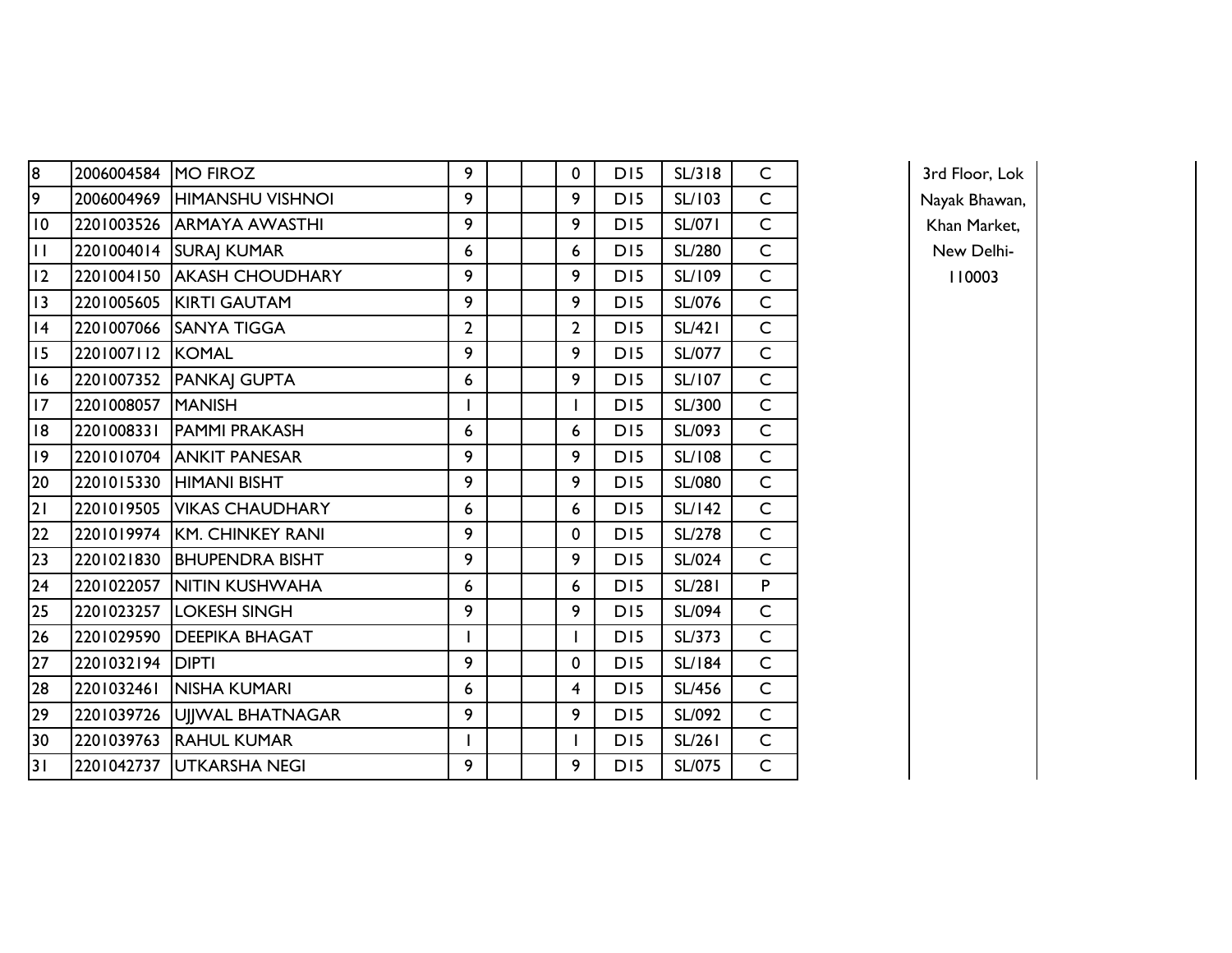| 32 | 2201042975 SUMIT KUMAR        | 6              |  | 9              | D <sub>15</sub> | <b>SL/084</b> | $\mathsf{C}$ |
|----|-------------------------------|----------------|--|----------------|-----------------|---------------|--------------|
| 33 | 2201043923  NITISH KUMAR      |                |  | I              | D <sub>15</sub> | SL/341        | $\mathsf{C}$ |
| 34 | 2201046126 SACHIN SEHRAWAT    | 9              |  | 9              | D <sub>15</sub> | SL/068        | $\mathsf{C}$ |
|    |                               | 9              |  | 9              | D <sub>15</sub> | SL/098        | $\mathsf{C}$ |
| 35 | 2201046739   NIKHIL KUMAR     |                |  |                |                 |               |              |
| 36 | 2201050276 LALIT SINGH        | 9              |  | 9              | D <sub>15</sub> | <b>SL/087</b> | $\mathsf{C}$ |
| 37 | 2201051211 GARIMA SHARMA      | 9              |  | 9              | D15             | SL/099        | $\mathsf{C}$ |
| 38 | 2201051663 SUPRABHA RATH      | 9              |  | 9              | D <sub>15</sub> | SL/100        | $\mathsf{C}$ |
| 39 | 2201051788 RAJESH KUMAR       | 6              |  | 9              | D15             | SL/030        | $\mathsf{C}$ |
| 40 | 2201051793 RASHMI PANDEY      | 9              |  | 9              | D15             | <b>SL/104</b> | $\mathsf{C}$ |
| 41 | 2201052177   PREETI GOEL      | 9              |  | 9              | D15             | SL/072        | $\mathsf{C}$ |
| 42 | 2201057756 VINAY KUMAR        | 6              |  | 6              | D <sub>15</sub> | SL/137        | P            |
| 43 | 2201064540 LESLEE KERKETTA    | $\overline{2}$ |  | $\overline{2}$ | D <sub>15</sub> | SL/423        | $\mathsf{C}$ |
| 44 | 2405013200 KAMAL KANT SHARMA  | 9              |  | $\overline{7}$ | D <sub>15</sub> | SL/367        | $\mathsf{C}$ |
| 45 | 2405019440 HARIOM MEENA       | $\overline{2}$ |  | $\mathbf{2}$   | D <sub>15</sub> | SL/419        | $\mathsf C$  |
| 46 | 2405021161 SURAJ SINGH MEENA  | $\mathbf{2}$   |  | $\overline{2}$ | D <sub>15</sub> | SL/191        | $\mathsf{C}$ |
| 47 | 2405023513 RAKESH MEENA       | $\overline{2}$ |  | $\overline{2}$ | D <sub>15</sub> | SL/422        | $\mathsf{C}$ |
| 48 | 2405025282 IKSHIT KHANDELWAL  | 9              |  | 9              | D <sub>15</sub> | SL/069        | $\mathsf{C}$ |
| 49 | 2405027027 RAM RATAN MEENA    | $\overline{2}$ |  | $\overline{2}$ | D15             | SL/424        | $\mathsf{C}$ |
| 50 | 2405028134   MANISH PRAJAPATI | 6              |  | 6              | D <sub>15</sub> | <b>SL/186</b> | $\mathsf{C}$ |
| 51 | 2407002383 SAURABH SEHRAWAT   | 9              |  | 9              | D <sub>15</sub> | SL/002        | $\mathsf{C}$ |
| 52 | 2408000591 PRANAV DIXIT       | 9              |  | 9              | D <sub>15</sub> | SL/083        | $\mathsf{C}$ |
| 53 | 2408003364 POOJA SONI         | 6              |  | 6              | D <sub>15</sub> | SL/287        | P.           |
|    |                               |                |  |                |                 |               |              |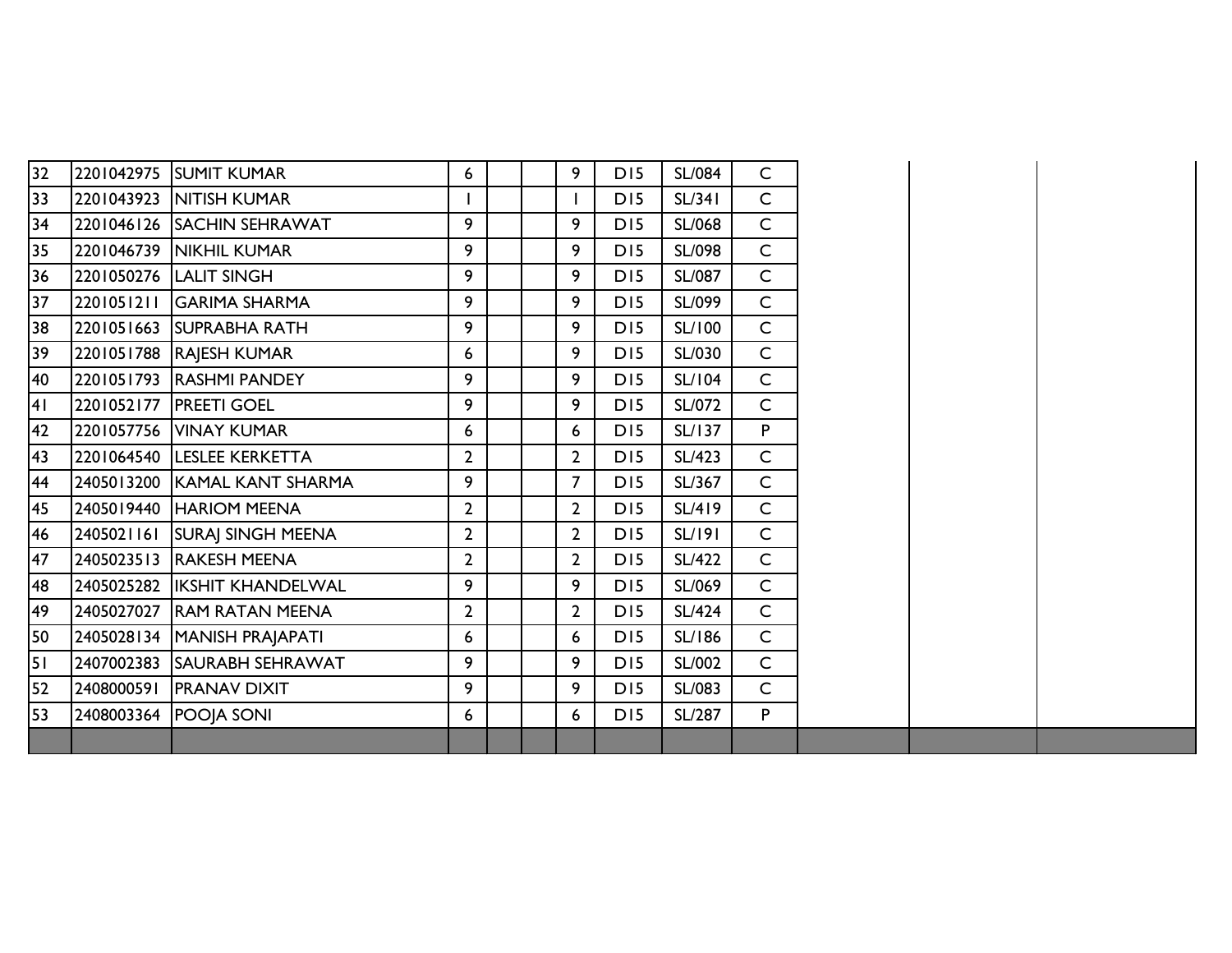| l L          | 2002001581 | <b>ROHIT KUMAR</b>      |   |  |   | D16             | SL/162        | $\mathsf{C}$ | Stenographer | Shri B.C. Patra,   | 09.06.2022 |
|--------------|------------|-------------------------|---|--|---|-----------------|---------------|--------------|--------------|--------------------|------------|
|              |            |                         |   |  |   |                 |               |              | Grade 'D'    | Secretary,         |            |
|              |            |                         |   |  |   |                 |               |              |              | Election           |            |
|              |            |                         |   |  |   |                 |               |              |              | Commission of      |            |
|              |            |                         |   |  |   |                 |               |              |              | India,             |            |
|              |            |                         |   |  |   |                 |               |              |              | Secretariat of the |            |
|              |            |                         |   |  |   |                 |               |              |              | Election           |            |
|              |            |                         |   |  |   |                 |               |              |              | Commission of      |            |
|              |            |                         |   |  |   |                 |               |              |              | India, Nirvachan   |            |
|              |            |                         |   |  |   |                 |               |              |              | Sadan, Ashok       |            |
|              |            |                         |   |  |   |                 |               |              |              | Road,              |            |
|              |            |                         |   |  |   |                 |               |              |              | New Delhi-         |            |
|              |            |                         |   |  |   |                 |               |              |              | 110001             |            |
|              |            |                         |   |  |   |                 |               |              |              |                    |            |
|              |            |                         |   |  |   |                 |               |              |              |                    |            |
| $\mathbf{I}$ | 2201036676 | <b>VAISHALI ROHILLA</b> | 6 |  | 6 | D17             | SL/303        | P            | Stenographer | Shri Bipin Kumar,  | 09.06.2022 |
|              |            |                         |   |  |   |                 |               |              | Grade 'D'    | SCSO (CP),         |            |
|              |            |                         |   |  |   |                 |               |              |              | Indian Coast       |            |
|              |            |                         |   |  |   |                 |               |              |              | Guard              |            |
| $\vert$ 2    | 2201057350 | <b>AJIT SINGH</b>       |   |  |   | D <sub>17</sub> | <b>SL/408</b> | $\mathsf C$  |              | Tatrakshak         |            |
|              |            |                         |   |  |   |                 |               |              |              | Mukhyalaya,        |            |
|              |            |                         |   |  |   |                 |               |              |              | Coast Guard        |            |
|              |            |                         |   |  |   |                 |               |              |              | Headquarters,      |            |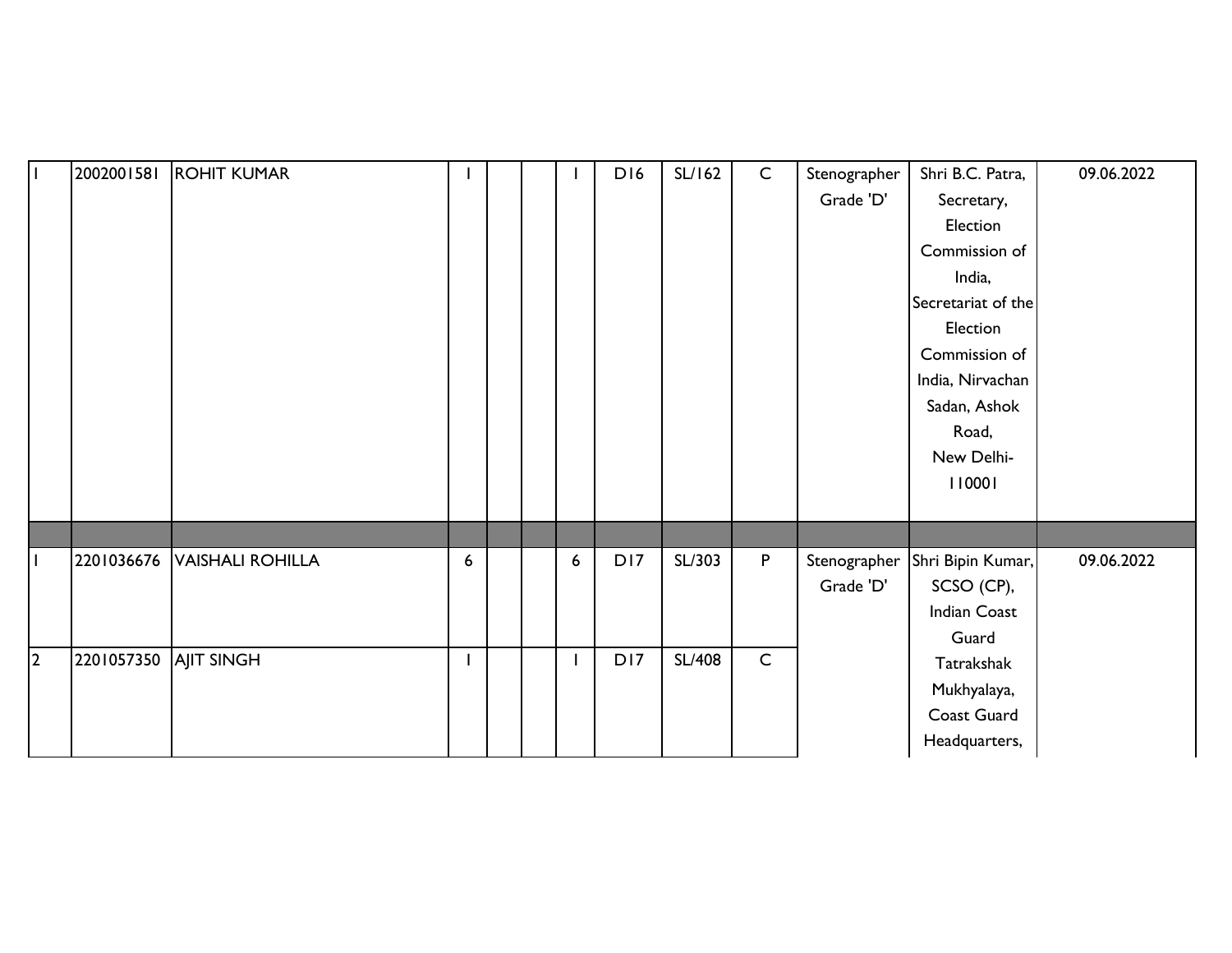| $\overline{3}$ | 2201059496 | MOHD FURKAN            | 6 |  | 6           | D17             | SL/338        | C            |                           | National Stadium<br>Complex,<br>New Delhi<br>110001                   |            |
|----------------|------------|------------------------|---|--|-------------|-----------------|---------------|--------------|---------------------------|-----------------------------------------------------------------------|------------|
|                |            |                        |   |  |             |                 |               |              |                           |                                                                       |            |
|                | 2201019721 | ANKIT                  | 9 |  | 9           | D <sub>18</sub> | <b>SL/175</b> | $\mathsf{C}$ | Stenographer<br>Grade 'D' | Shri Sanjib<br>Bhattacharya,<br>Under Secretary,<br>Ministry of Coas, | 09.06.2022 |
| $\overline{2}$ | 2201031999 | <b>MANISH KUMAR</b>    | 9 |  | 9           | D <sub>18</sub> | SL/211        | $\mathsf{C}$ |                           | Shastri Bhavan,<br>New Delhi-<br>110001                               |            |
|                |            |                        |   |  |             |                 |               |              | Stenographer              | Shri P. Victor                                                        | 09.06.2022 |
|                | 2201005141 | <b>DEEKSHA MISHRA</b>  | 9 |  | $\mathbf 0$ | D19             | SL/332        | $\mathsf{C}$ | Grade 'D'                 | Albuquerque,                                                          |            |
| $\mathbf{2}$   | 2201015311 | <b>SHREYA DABRAL</b>   | 9 |  | 9           | <b>D19</b>      | SL/129        | $\mathsf{C}$ |                           | Jont Director<br>(Pers.)                                              |            |
| 3              | 2201015905 | <b>AAKASH SAXENA</b>   | 9 |  | 9           | D <sub>19</sub> | SL/151        | $\mathsf C$  |                           | Ministry of                                                           |            |
| 4              | 2201023164 | MANISHA JAIN           | 9 |  | 9           | D19             | SL/074        | $\mathsf C$  |                           | Electronics and<br>Information                                        |            |
| 5              | 2201033906 | <b>MANSI VARSHNEY</b>  | 9 |  | 9           | D19             | SL/149        | $\mathsf C$  |                           | Technology,                                                           |            |
| 6              | 2201042191 | <b>SARTHAK AGARWAL</b> | 9 |  | 9           | D19             | <b>SL/128</b> | $\mathsf{C}$ |                           | Department of<br>Electronics &                                        |            |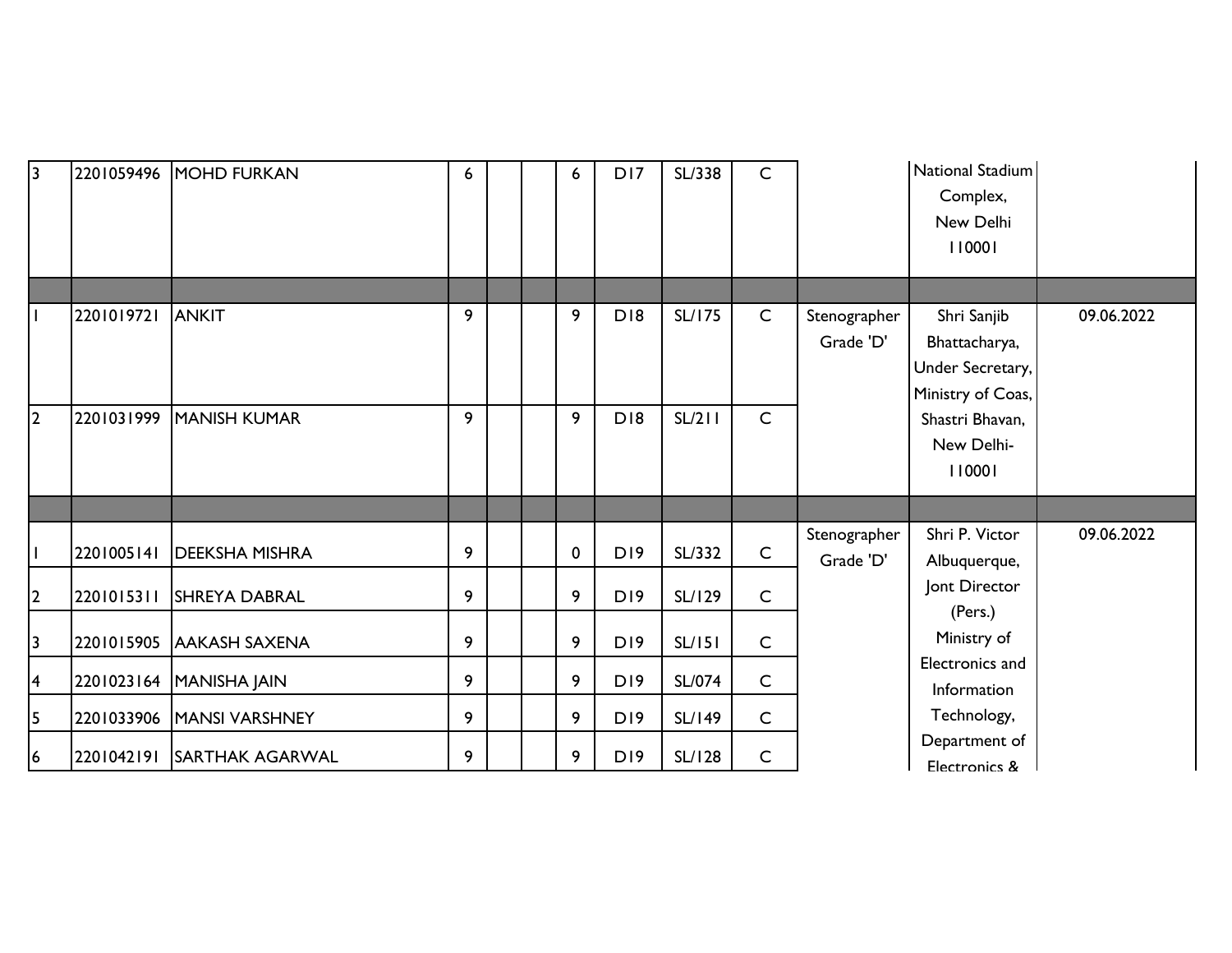| 18<br>19<br>10 | 2201053330 ESHAAN TEJAAN<br>2201056357 SHEETAL SMRITI LAKRA<br>2201060514 AASHISH SHARMA<br>2405000341 ARCHNA MEENA | $\overline{2}$<br>9<br>$\overline{2}$ |  | 9<br>$2^{\circ}$<br>9<br>$2^{\circ}$ | D <sub>19</sub><br>D19<br>D <sub>19</sub><br>D19 | SL/064<br><b>SL/420</b><br>SL/120<br><b>SL/425</b> | $\mathsf{C}$<br>$\mathsf{C}$<br>$\mathsf{C}$<br>$\mathsf{C}$ |                           | Information<br>Technology,<br><b>Electronics</b><br>Niktan, 6, CGO<br>Complex, New                          |            |
|----------------|---------------------------------------------------------------------------------------------------------------------|---------------------------------------|--|--------------------------------------|--------------------------------------------------|----------------------------------------------------|--------------------------------------------------------------|---------------------------|-------------------------------------------------------------------------------------------------------------|------------|
| $\mathbf{I}$   | 2405015797 KRITI SHARMA                                                                                             | $6\phantom{1}$                        |  | 9                                    | D19                                              | SL/066                                             | ${\sf P}$                                                    |                           | Delhi0110003.                                                                                               |            |
|                | 2201021693 HARPREET KAUR                                                                                            | 9                                     |  | 9                                    | D <sub>20</sub>                                  | SL/163                                             | $\mathsf C$                                                  | Stenographer<br>Grade 'D' | Smt. Jayashree<br>Shivakumar,<br>Under Secretary,<br>Ministry of<br>Textiles, Udyog<br>Bhawan, New<br>Delhi | 09.06.2022 |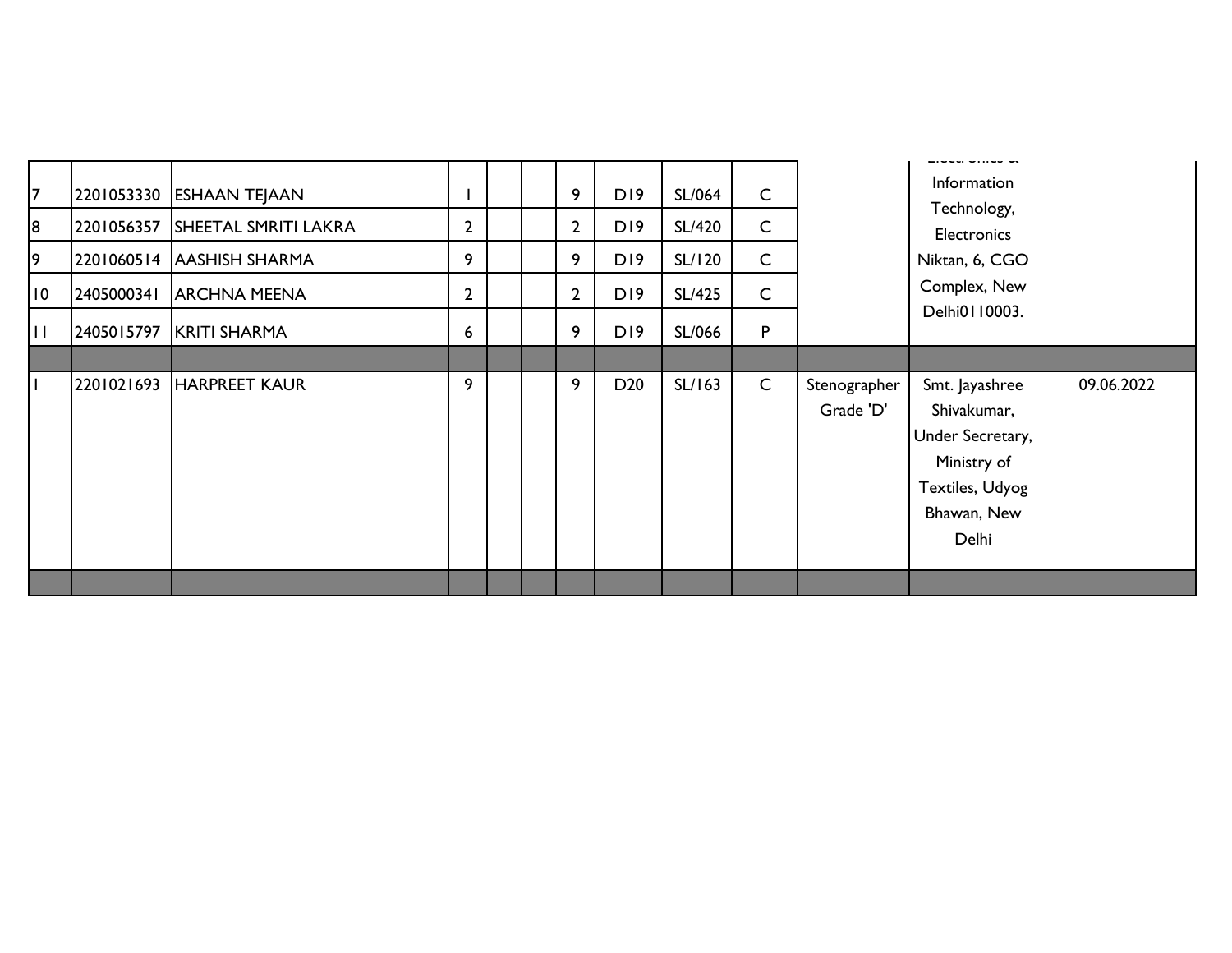| $\mathbf{I}$   | 2201038069 | <b>RUPALI BISHT</b> | 9                |  | 9            | D2I             | <b>SL/170</b> | $\mathsf{C}$ | Stenographer | Shri Sanjay                 | 09.06.2022 |
|----------------|------------|---------------------|------------------|--|--------------|-----------------|---------------|--------------|--------------|-----------------------------|------------|
|                |            |                     |                  |  |              |                 |               |              | Grade 'D'    | Kumar,                      |            |
|                |            |                     |                  |  |              |                 |               |              |              | Under Secretary,            |            |
|                |            |                     |                  |  |              |                 |               |              |              | Ministry of                 |            |
|                |            |                     |                  |  |              |                 |               |              |              | Statistics &                |            |
|                |            |                     |                  |  |              |                 |               |              |              | Programme                   |            |
|                |            |                     |                  |  |              |                 |               |              |              | Implementation,             |            |
|                |            |                     |                  |  |              |                 |               |              |              | Admn. III                   |            |
|                |            |                     |                  |  |              |                 |               |              |              | Section,                    |            |
|                |            |                     |                  |  |              |                 |               |              |              | Khurshid Lal                |            |
|                |            |                     |                  |  |              |                 |               |              |              | Bhawan, Janpath,            |            |
|                |            |                     |                  |  |              |                 |               |              |              | New Delhi                   |            |
|                |            |                     |                  |  |              |                 |               |              |              |                             |            |
|                |            |                     |                  |  |              |                 |               |              |              |                             |            |
|                | 2201014966 | <b>ANKIT SHARMA</b> | 9                |  | $\mathbf 0$  | D <sub>23</sub> | SL/062        | $\mathsf{C}$ | Stenographer | Sh. Ajith John              | 09.06.2022 |
| 2              | 2201029014 | <b>SIMRAN RAI</b>   | $\boldsymbol{6}$ |  | 9            | D <sub>23</sub> | <b>SL/004</b> | $\mathsf{C}$ | Grade 'D'    | Joshua,                     |            |
|                |            |                     |                  |  |              |                 |               |              |              | Under Secretary             |            |
| $\overline{3}$ | 2201049221 | ASHWANI KUMAR SINHA | $\boldsymbol{6}$ |  | $\mathbf{3}$ | D <sub>23</sub> | <b>SL/468</b> | P            |              | (Cadre)                     |            |
|                |            |                     |                  |  |              |                 |               |              |              | Ministry of                 |            |
| 4              | 2407001570 | <b>SHIV KUMAR</b>   | 6                |  | 9            | D <sub>23</sub> | SL/003        | P            |              | External Affairs,           |            |
| $\overline{5}$ | 2407001891 | <b>RAVI KUMAR</b>   | 9                |  | 9            | D <sub>23</sub> | <b>SL/001</b> | $\mathsf{C}$ |              | Room No. 4086,              |            |
|                |            |                     |                  |  |              |                 |               |              |              | 23-D, Janpath,              |            |
| 6              | 2407002199 | <b>SUNANA</b>       |                  |  |              | D <sub>23</sub> | <b>SL/011</b> | $\mathsf{C}$ |              | Jawaharlal Nehru<br>Bhavan, |            |
|                |            |                     |                  |  |              |                 |               |              |              |                             |            |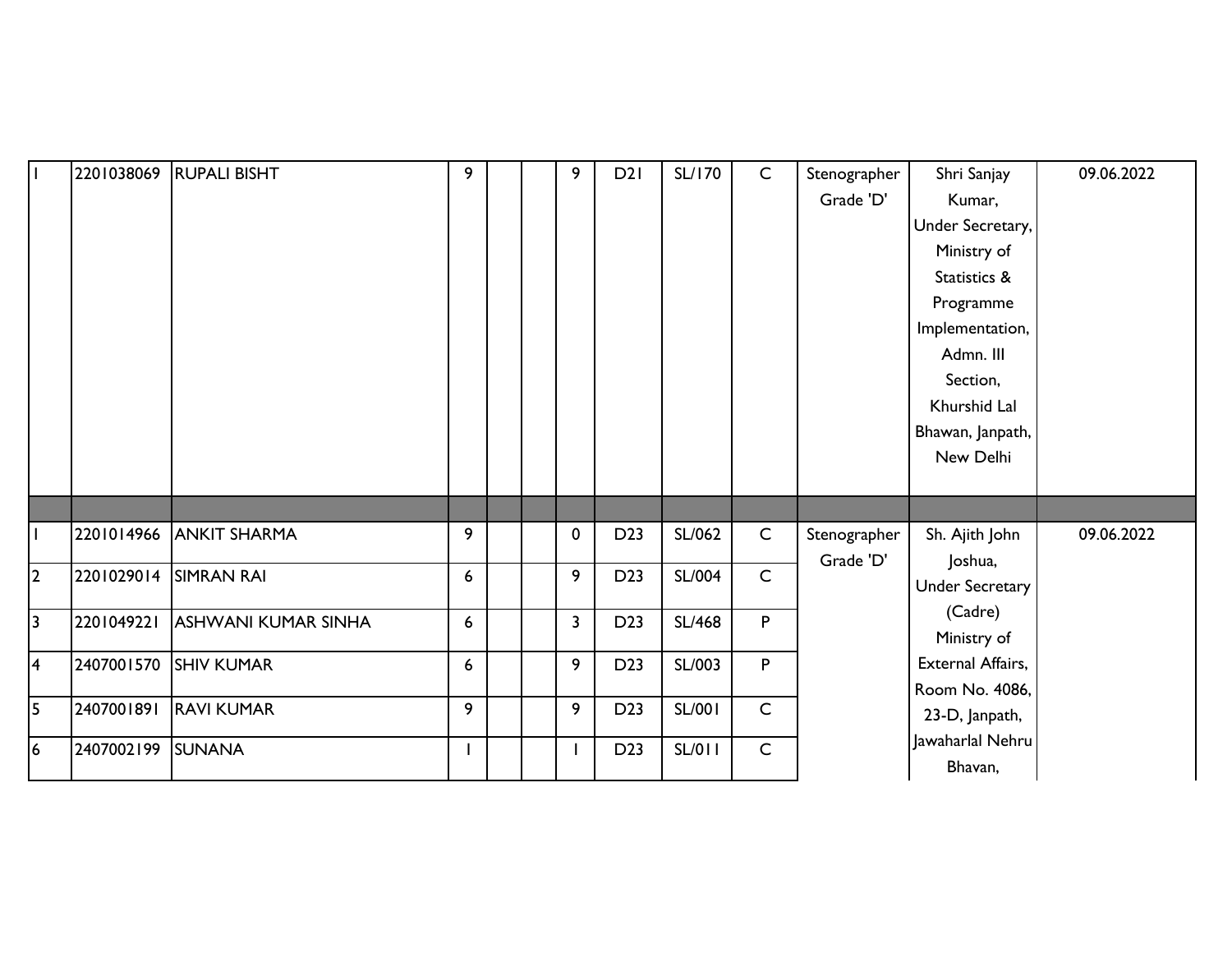| $\overline{7}$  |                      | 2411002238 LAL CHAND KUMAWAT        | 6              |  | $\mathbf{3}$   | D <sub>23</sub> | <b>SL/470</b> | P.           |              | New Delhi-<br>110001   |            |
|-----------------|----------------------|-------------------------------------|----------------|--|----------------|-----------------|---------------|--------------|--------------|------------------------|------------|
|                 |                      |                                     |                |  |                |                 |               |              |              |                        |            |
|                 | 2002002551           | <b>ISURESH CHANDRA BHATT</b>        | 9              |  | 9              | D <sub>24</sub> | SL/059        | $\mathsf{C}$ | Stenographer | Z. S. Koireng,         | 09.06.2022 |
| 2               | 2002008360           | <b>AANCHAL PANWAR</b>               | 9              |  | 9              | D <sub>24</sub> | SL/012        | $\mathsf{C}$ | Grade 'D'    | Dy. Director (RI)      |            |
| 3               |                      | 2006003989 ANMOL CHAUDHARY          | 9              |  | 0              | D <sub>24</sub> | <b>SL/208</b> | $\mathsf{C}$ |              | & R3),                 |            |
| 4               | 2201002621           | <b>DIPAK SHARMA</b>                 | 6              |  | 6              | D <sub>24</sub> | SL/200        | $\mathsf{C}$ |              | Ministry of            |            |
| 5               |                      | 2201011777   NEERAI SINGH KANDARI   | 9              |  | 0              | D <sub>24</sub> | SL/161        | $\mathsf{C}$ |              | Defence (O/o           |            |
| 6               |                      | 2201012231 SHRUTI YADAV             | 6              |  | 6              | D <sub>24</sub> | SL/112        | $\mathsf{C}$ |              | the JS (TRG) &         |            |
| $\overline{7}$  |                      | 2201014279 ANKIT KUMAR              | 6              |  | 6              | D <sub>24</sub> | <b>SL/173</b> | $\mathsf{C}$ |              | CAO, AFHQ,             |            |
| 8               | 2201015517 KAMAL PAL |                                     | 6              |  | 9              | D <sub>24</sub> | <b>SL/044</b> | $\mathsf{C}$ |              | <b>Defence Offices</b> |            |
| 9               |                      | 2201016733 MANISH ARYA              |                |  |                | D <sub>24</sub> | SL/365        | $\mathsf{C}$ |              | Complex, Hall          |            |
| $\overline{10}$ |                      | 2201027429 ABHISHEK SHARMA          | 9              |  | 9              | D <sub>24</sub> | SL/061        | $\mathsf{C}$ |              | No. I, Ist Floor,      |            |
| $\mathbf{H}$    | 2201030621           | <b>MAANAS JAJORIA</b>               |                |  |                | D <sub>24</sub> | SL/324        | $\mathsf{C}$ |              | 'A' Block, Africa      |            |
| 12              |                      | 2201033056 LUNSANGKIM               | $\overline{2}$ |  | $\overline{2}$ | D <sub>24</sub> | SL/136        | $\mathsf{C}$ |              | Avenue,                |            |
| 13              | 2201039943 MEET GIRI |                                     | 6              |  | 9              | D <sub>24</sub> | <b>SL/041</b> | $\mathsf{C}$ |              | New Delhi-             |            |
| 4               |                      | 2201051823 KRITIKA MALIK            | 9              |  | 9              | D <sub>24</sub> | <b>SL/051</b> | $\mathsf{C}$ |              | 110023                 |            |
| 15              |                      | 2201055083 SUMIT KUMAR              |                |  |                | D <sub>24</sub> | <b>SL/130</b> | $\mathsf{C}$ |              |                        |            |
| 16              |                      | 2201056529 VINU DHAMA               | 9              |  | 9              | D <sub>24</sub> | SL/082        | $\mathsf{C}$ |              |                        |            |
| 17              |                      | 2201058646 AMIT KUMAR KAIN          |                |  |                | D <sub>24</sub> | SL/297        | $\mathsf{C}$ |              |                        |            |
| 18              |                      | 2201059348   VISHAKHA VERMA         | 9              |  | 9              | D <sub>24</sub> | SL/079        | $\mathsf{C}$ |              |                        |            |
| 9               |                      | 2201060745 HIMANI SHARMA            | 9              |  | 0              | D <sub>24</sub> | <b>SL/176</b> | $\mathsf{C}$ |              |                        |            |
| 20              |                      | 2201064339   DEESHANT CHAUDHARY     | 9              |  | 9              | D <sub>24</sub> | <b>SL/047</b> | $\mathsf{C}$ |              |                        |            |
| 21              |                      | 2405003867 VERMA NAMAN KANHAIYA LAL |                |  |                | D <sub>24</sub> | SL/378        | $\mathsf{C}$ |              |                        |            |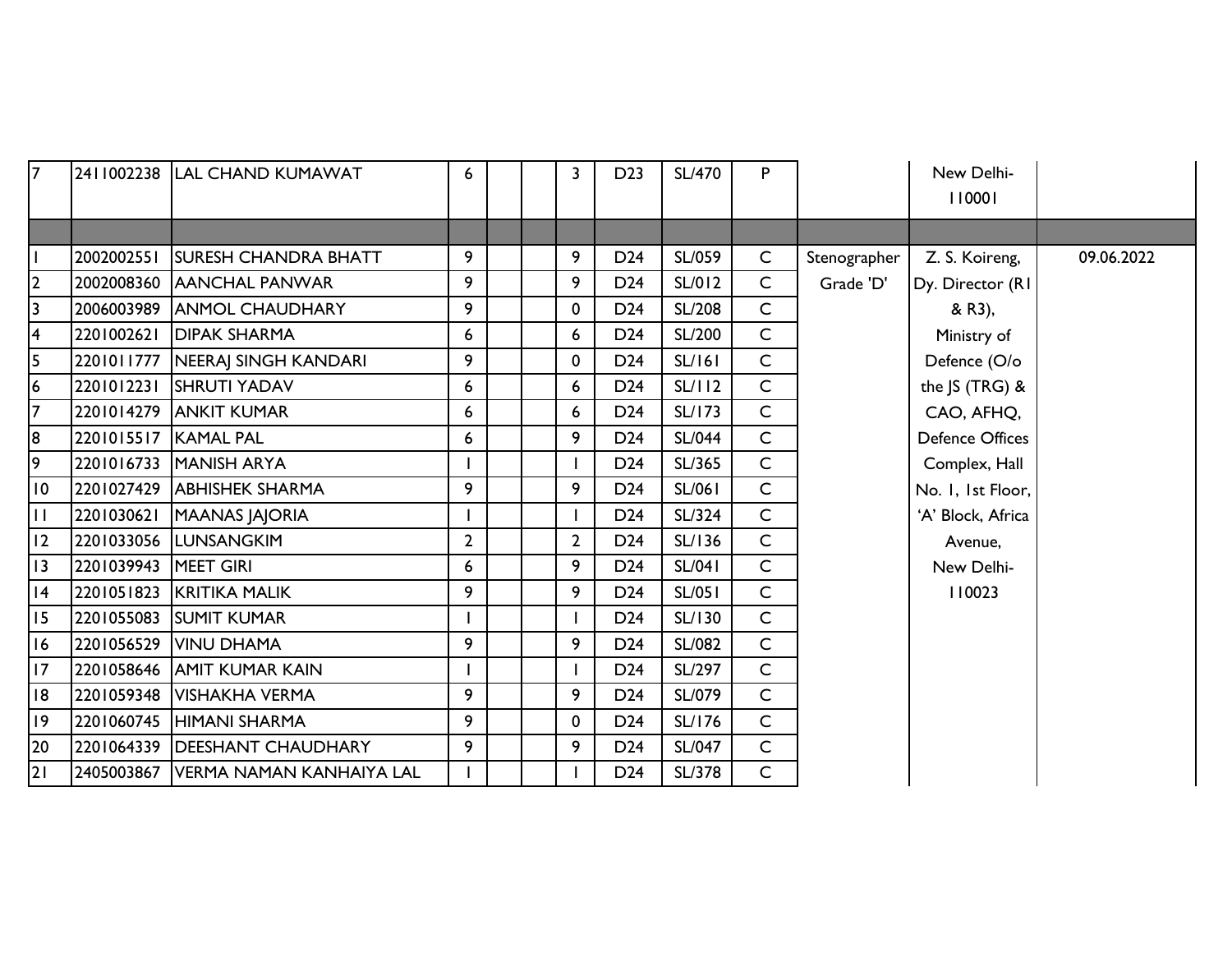| 22           |                       | 2405024557 YOGESH MEENA    | $\overline{2}$ |  | $\overline{2}$ | D <sub>24</sub> | SL/412 | $\mathsf{C}$ |              |                  |            |
|--------------|-----------------------|----------------------------|----------------|--|----------------|-----------------|--------|--------------|--------------|------------------|------------|
| 23           |                       | 2405027212 SAGAR GIRI      | 6              |  | 9              | D <sub>24</sub> | SL/053 | $\mathsf{C}$ |              |                  |            |
| 24           | 2408003570  JAIKISHAN |                            | 9              |  | $\mathbf 0$    | D <sub>24</sub> | SL/240 | $\mathsf{C}$ |              |                  |            |
| 25           | 2411000374            | <b>DIVYANSHU SHARMA</b>    | 9              |  | 9              | D <sub>24</sub> | SL/013 | $\mathsf{C}$ |              |                  |            |
|              |                       |                            |                |  |                |                 |        |              |              |                  |            |
| $\mathbf{I}$ | 2405025244            | <b>SURAJ PRAKASH MEENA</b> | $\overline{2}$ |  | $\overline{2}$ | D <sub>25</sub> | SL/442 | $\mathsf{C}$ | Stenographer | Ms. Renu Mehra,  | 09.06.2022 |
|              |                       |                            |                |  |                |                 |        |              | Grade 'C' &  | Under Secretary, |            |
|              |                       |                            |                |  |                |                 |        |              | 'D'          | Ministry of      |            |
|              |                       |                            |                |  |                |                 |        |              |              | Agriculture &    |            |
|              |                       |                            |                |  |                |                 |        |              |              | Farmers Welfare, |            |
|              |                       |                            |                |  |                |                 |        |              |              | Department of    |            |
|              |                       |                            |                |  |                |                 |        |              |              | Agriculture,     |            |
|              |                       |                            |                |  |                |                 |        |              |              | Cooperation and  |            |
|              |                       |                            |                |  |                |                 |        |              |              | Farmers Welfare  |            |
|              |                       |                            |                |  |                |                 |        |              |              | (E-III Section)  |            |
|              |                       |                            |                |  |                |                 |        |              |              | Krishi Bhawan,   |            |
|              |                       |                            |                |  |                |                 |        |              |              | New Delhi        |            |
|              |                       |                            |                |  |                |                 |        |              |              |                  |            |
|              |                       |                            |                |  |                |                 |        |              |              |                  |            |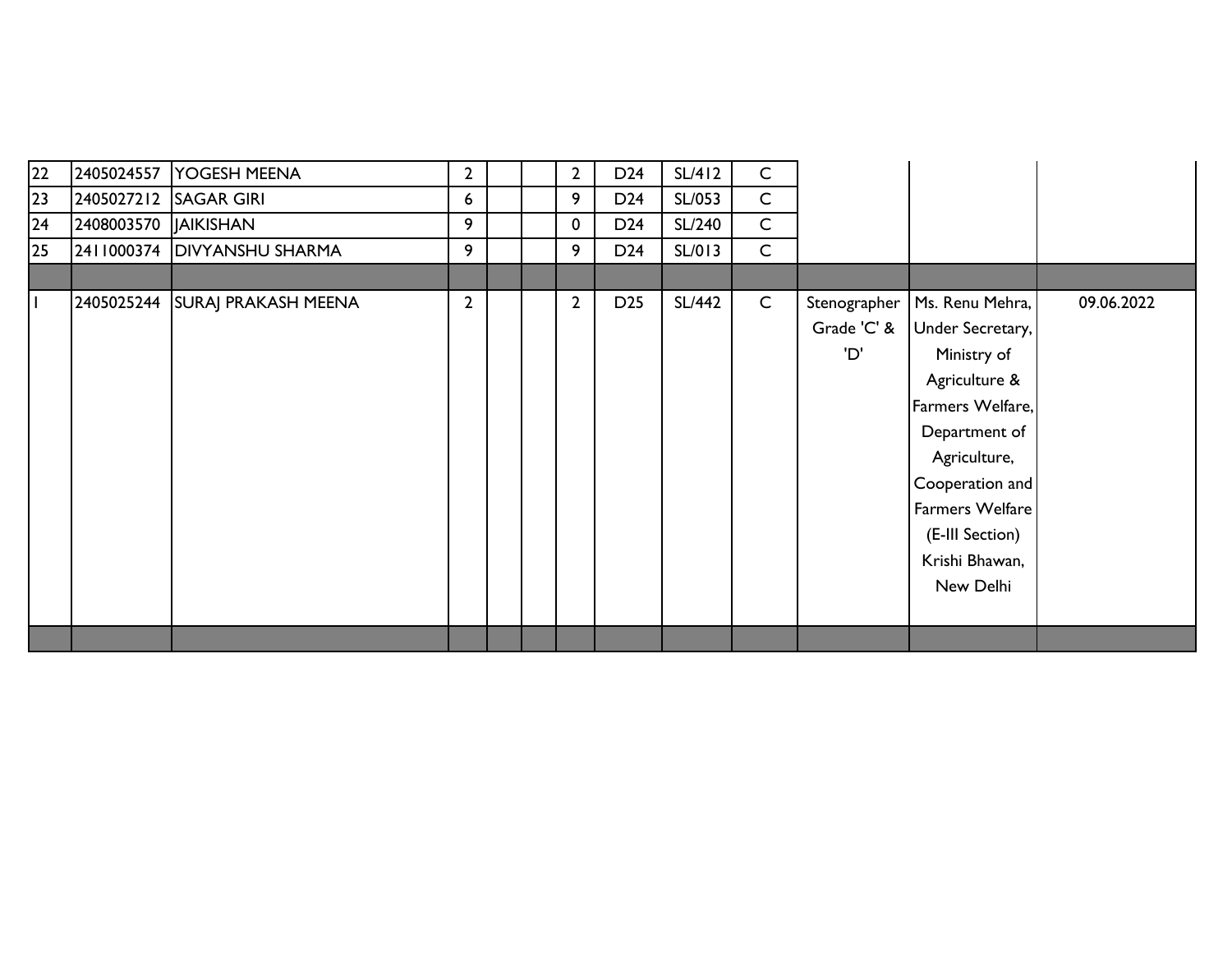| $\mathbf{I}$            |                  | 2201016514 ANSHUL GUPTA         | 9 |  | 9 | D <sub>26</sub> | SL/205        | $\mathsf{C}$ | Stenographer | Shri Supriya           | 09.06.2022 |
|-------------------------|------------------|---------------------------------|---|--|---|-----------------|---------------|--------------|--------------|------------------------|------------|
|                         |                  |                                 |   |  |   |                 |               |              | Grade 'C' &  | Ranjan Datta,          |            |
|                         |                  |                                 |   |  |   |                 |               |              | 'D'          | Under Secretary,       |            |
|                         |                  |                                 |   |  |   |                 |               |              |              | Ministry of            |            |
|                         |                  |                                 |   |  |   |                 |               |              |              | Labour &               |            |
|                         |                  |                                 |   |  |   |                 |               |              |              | Employment,            |            |
|                         |                  |                                 |   |  |   |                 |               |              |              | Room No. 111,          |            |
| 2                       | 2402003830       | <b>TUSHAR GUPTA</b>             | 9 |  | 9 | D <sub>26</sub> | <b>SL/198</b> | $\mathsf{C}$ |              | M/o Labour &           |            |
|                         |                  |                                 |   |  |   |                 |               |              |              | Employment,            |            |
|                         |                  |                                 |   |  |   |                 |               |              |              | Shram Shakti           |            |
|                         |                  |                                 |   |  |   |                 |               |              |              | Bhawan, Rafi           |            |
|                         |                  |                                 |   |  |   |                 |               |              |              | Marg, New Delhi-       |            |
|                         |                  |                                 |   |  |   |                 |               |              |              | 110001                 |            |
|                         |                  |                                 |   |  |   |                 |               |              |              |                        |            |
|                         | 2201012862 ROHIT |                                 | 9 |  | 0 | D <sub>27</sub> | SL/117        | $\mathsf{C}$ | Stenographer | Smt. Arti Singh        | 09.06.2022 |
| $\overline{2}$          | 2201013929       | <b>PALLAVI VATS</b>             | 9 |  | 9 | D <sub>27</sub> | SL/017        | $\mathsf{C}$ | Grade 'D'    | Lal,                   |            |
| $\overline{3}$          |                  | 2201019866 PULKIT MALHOTRA      | 9 |  | 9 | D <sub>27</sub> | SL/023        | $\mathsf{C}$ |              | <b>Under Secretary</b> |            |
| $\overline{\mathbf{4}}$ |                  | 2201029274 NUPUR DIMRI          | 9 |  | 9 | D <sub>27</sub> | SL/040        | $\mathsf{C}$ |              | (Admn.)-IV,            |            |
| $\overline{5}$          | 2201029312       | <b>PRIYANKA SHERAWAT</b>        | 9 |  | 9 | D <sub>27</sub> | SL/056        | $\mathsf C$  |              | Ministry of            |            |
| 6                       | 2201032584       | <b>SHARISHANKAR</b>             | 9 |  | 9 | D <sub>27</sub> | SL/022        | $\mathsf C$  |              | Railway,               |            |
| $\overline{7}$          | 2201044446       | <b>SURAJ KUMAR</b>              | 6 |  | 9 | D <sub>27</sub> | SL/029        | $\mathsf C$  |              | 5th Floor, Room        |            |
| 8                       | 2201052887       | <b>SHUBHAM GUPTA</b>            | 6 |  | 9 | D <sub>27</sub> | SL/033        | $\mathsf{C}$ |              | No. 564-R, Rail        |            |
| 9                       |                  | 2201059465 ANTARA DAS           | 6 |  | 9 | D <sub>27</sub> | SL/045        | $\mathsf{C}$ |              | Bhawan, Raisina        |            |
| $\overline{10}$         |                  | 2404001432 BHARAT SINGH RATHORE | 9 |  | 0 | D <sub>27</sub> | SL/116        | $\mathsf{C}$ |              | Road, New Delhi-       |            |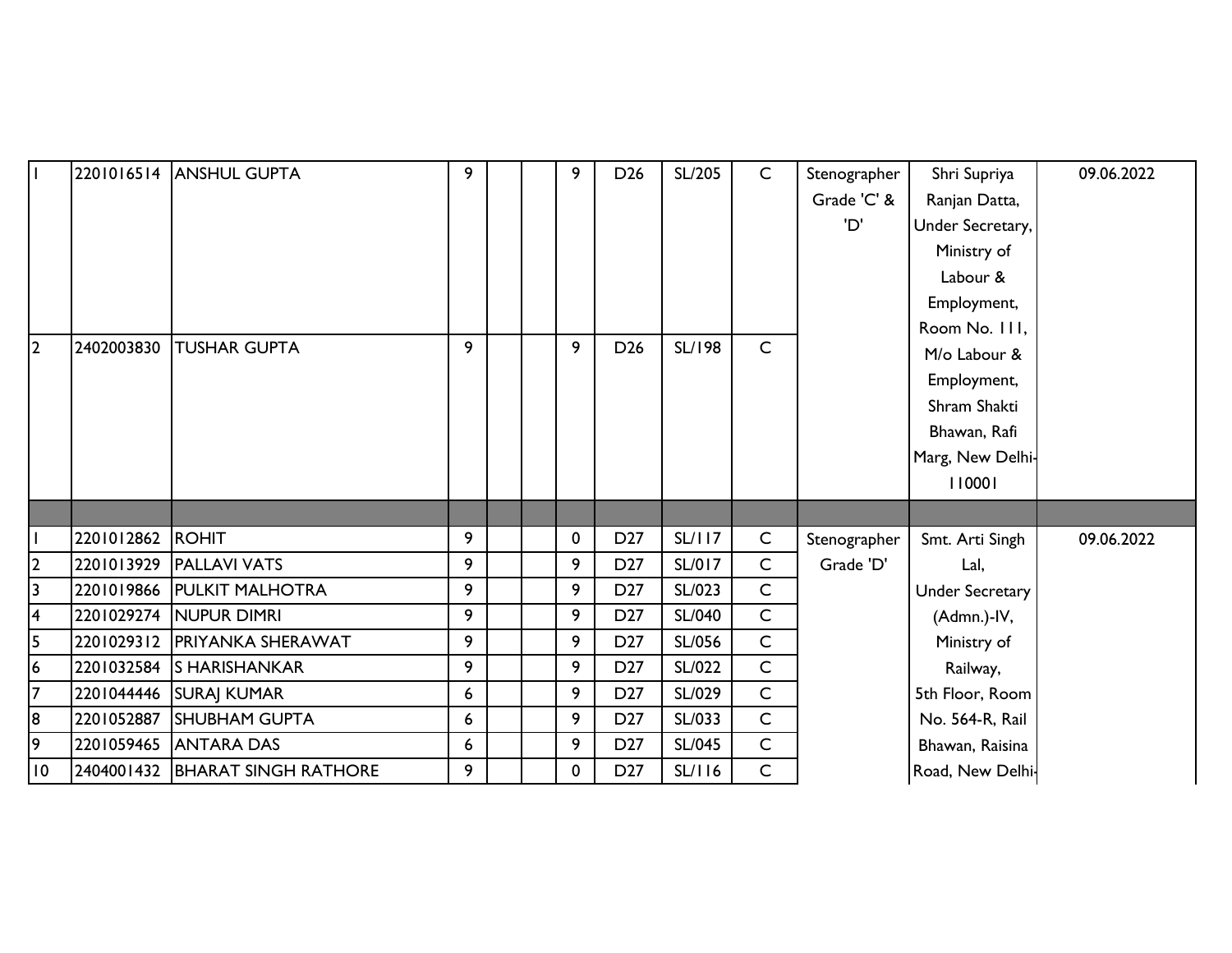| ĦГ | 2408002051 | <b>ASHUTOSH</b>           | 6                        |  | 9 | D <sub>27</sub> | SL/057 | $\mathsf{C}$ |              | 110001                |            |
|----|------------|---------------------------|--------------------------|--|---|-----------------|--------|--------------|--------------|-----------------------|------------|
|    |            |                           |                          |  |   |                 |        |              |              |                       |            |
|    |            | 2201061654 HARDIK GOTHWAL | $\overline{\phantom{a}}$ |  |   | D <sub>28</sub> | SL/398 | $\mathsf{C}$ | Stenographer | Shri N. C.            | 09.06.2022 |
|    |            |                           |                          |  |   |                 |        |              | Grade 'C' &  | Bhuyan, Deputy        |            |
|    |            |                           |                          |  |   |                 |        |              | 'D'          | Director (R&P),       |            |
|    |            |                           |                          |  |   |                 |        |              |              | National              |            |
|    |            |                           |                          |  |   |                 |        |              |              | Technical             |            |
|    |            |                           |                          |  |   |                 |        |              |              | Research              |            |
|    |            |                           |                          |  |   |                 |        |              |              | Organisation,         |            |
|    |            |                           |                          |  |   |                 |        |              |              | Block-III, Old        |            |
|    |            |                           |                          |  |   |                 |        |              |              | NJU Complex,          |            |
|    |            |                           |                          |  |   |                 |        |              |              | New Delhi             |            |
|    |            |                           |                          |  |   |                 |        |              |              |                       |            |
|    |            |                           |                          |  |   |                 |        |              |              |                       |            |
|    |            |                           |                          |  |   |                 |        |              |              |                       |            |
|    | 2003003283 | <b>RIYANSHI CHOUDHARY</b> | 9                        |  | 9 | D <sub>29</sub> | SL/153 | $\mathsf{C}$ | Stenographer | Shri N. K. Tyagi,     | 09.06.2022 |
|    |            |                           |                          |  |   |                 |        |              | Grade 'D'    | Superintendent        |            |
|    |            |                           |                          |  |   |                 |        |              |              | of Police (Adm.),     |            |
|    |            |                           |                          |  |   |                 |        |              |              | National              |            |
|    |            |                           |                          |  |   |                 |        |              |              | In fact that it is a. |            |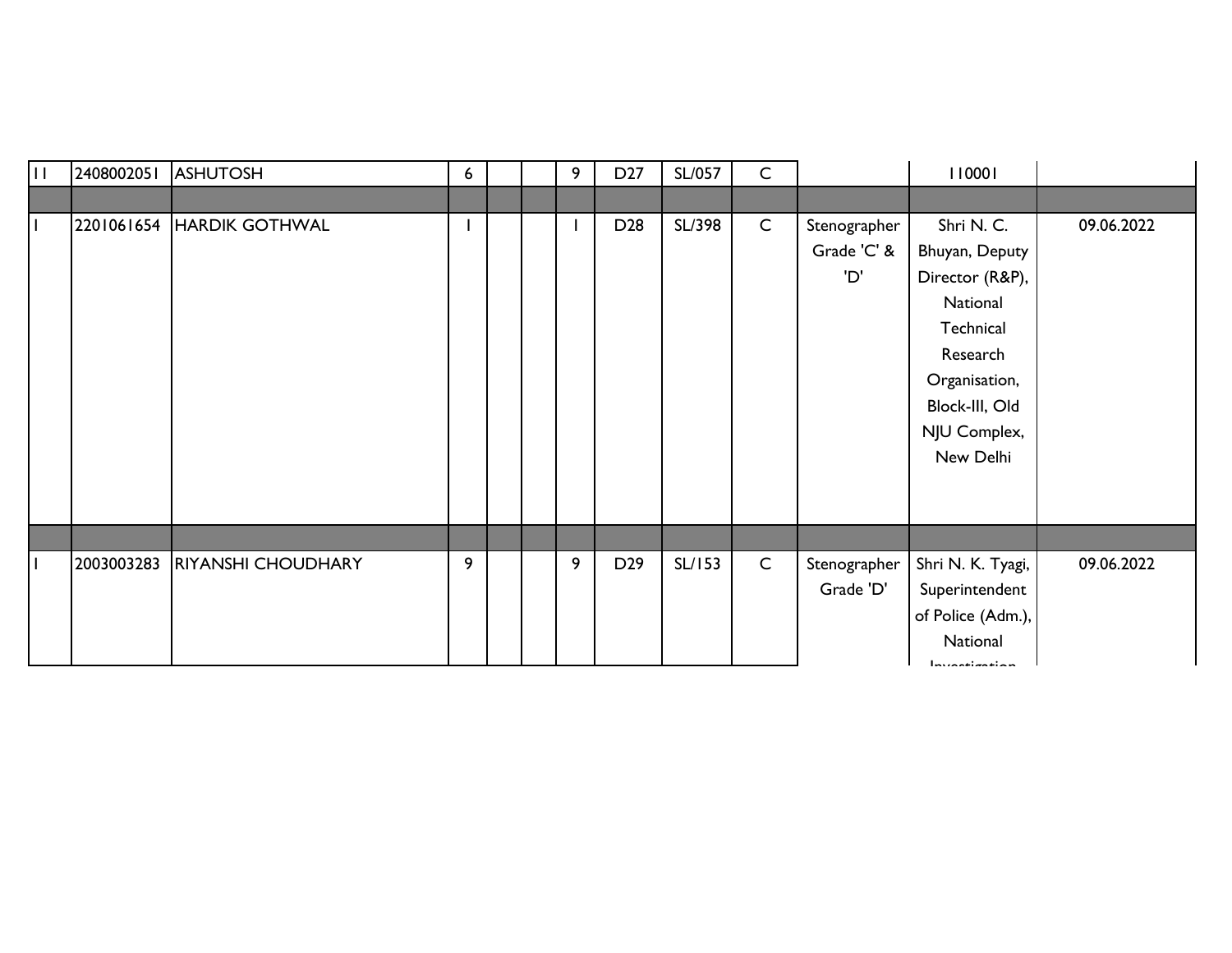| $\vert$ 2<br>$\overline{\mathbf{3}}$ | 2201028666 | 2201025283 RAAFIA AHMED<br><b>AKSHAT AGNIHOTRI</b> | 9<br>9 |  | 9<br>9      | D <sub>29</sub><br>D <sub>29</sub> | SL/167<br>SL/121 | $\mathsf{C}$<br>$\mathsf C$ |                           | investigation<br>Agency (NIA)<br><b>NIA</b><br>Headquarters,<br>Opposite - CGO<br>Complex, Lodhi<br>Road,<br>New Delhi-<br>110003.                                   |            |
|--------------------------------------|------------|----------------------------------------------------|--------|--|-------------|------------------------------------|------------------|-----------------------------|---------------------------|----------------------------------------------------------------------------------------------------------------------------------------------------------------------|------------|
|                                      |            |                                                    |        |  |             |                                    |                  |                             |                           |                                                                                                                                                                      |            |
|                                      | 2201036090 | MOHD DANISH                                        | 9      |  | $\mathbf 0$ | D30                                | SL/348           | $\mathsf{C}$                | Stenographer<br>Grade 'D' | Sh. Padma Dutt,<br>Section Officer<br>(Establishment),<br>Narcotics<br>Control Bureau,<br>2nd Floor,<br>August Kranti<br>Bhawan, Bhikaji<br>Cama Place,<br>New Delhi | 09.06.2022 |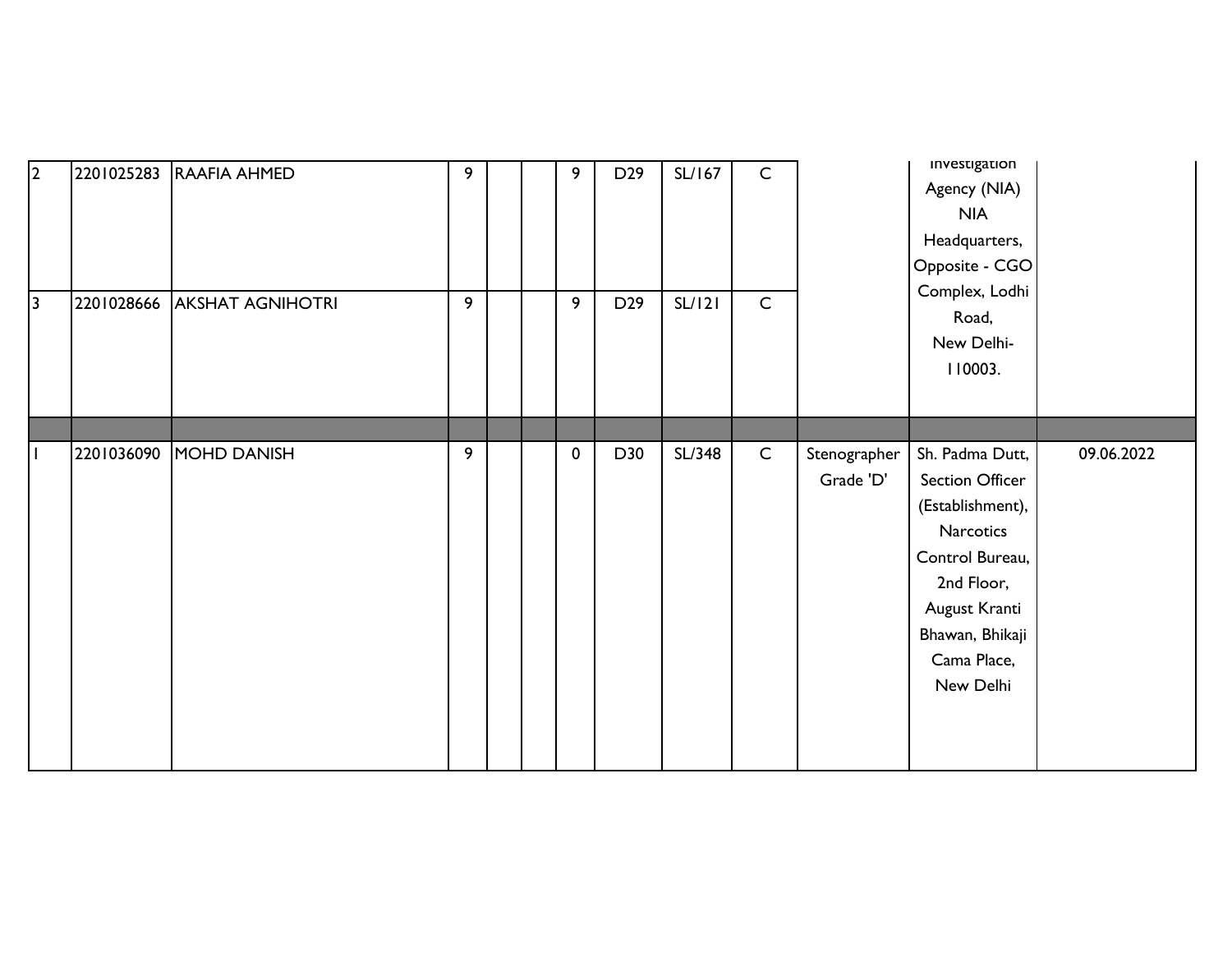|                 | 2002002852            | <b>INEERAV KUMAR</b>               | 9              |  | 9              | D <sub>9</sub> | SL/241        | $\mathsf{C}$ | Stenographer | Shri Vikash Singh   | 09.06.2022 |
|-----------------|-----------------------|------------------------------------|----------------|--|----------------|----------------|---------------|--------------|--------------|---------------------|------------|
| $\mathbf{2}$    |                       | 2002008576 TANYA BHATNAGAR         | 9              |  | 9              | D <sub>9</sub> | <b>SL/101</b> | $\mathsf{C}$ | Grade 'D'    | Bagri,              |            |
| 3               | 2003004052            | MOHAMMAD ANAS                      | 6              |  | 4              | D <sub>9</sub> | <b>SL/457</b> | $\mathsf{C}$ |              | Deputy Director     |            |
| $\overline{4}$  | 2006001654            | <b>JANKIT KUMAR</b>                | 9              |  | 9              | D <sub>9</sub> | SL/123        | $\mathsf{C}$ |              | of Income Tax       |            |
| 5               |                       | 2201000686 APARAIITA CHATTOPADHYAY | 9              |  | 9              | D <sub>9</sub> | SL/202        | $\mathsf{C}$ |              | ${CMD-I(a)},$       |            |
| $6\phantom{a}$  | 2201000801            | <b>SHIVAM SHRIVASTAV</b>           | 6              |  | 9              | D <sub>9</sub> | SL/058        | P            |              | Central Board of    |            |
| $\overline{7}$  |                       | 2201002435 SUSHIL TOMAR            | 9              |  | 9              | D <sub>9</sub> | <b>SL/188</b> | $\mathsf{C}$ |              | <b>Direct Taxes</b> |            |
| 8               | 2201002830            | <b>IATIN AGARWAL</b>               | 9              |  | 9              | D <sub>9</sub> | SL/234        | $\mathsf{C}$ |              | (CBDT), DIT         |            |
| 9               | 2201004303            | NAMAN JAIN                         | 9              |  | 9              | D <sub>9</sub> | SL/237        | $\mathsf{C}$ |              | (HRD) 2nd           |            |
| $\overline{10}$ | 2201004923            | MANISHA NEGI                       | 9              |  | 9              | D <sub>9</sub> | SL/203        | $\mathsf{C}$ |              | Floor, JLN          |            |
| $\mathbf{H}$    | 2201005369 VANDANA    |                                    | 9              |  | 9              | D <sub>9</sub> | SL/213        | $\mathsf{C}$ |              | Stadium, New        |            |
| 2               |                       | 2201007254 PRINCE CHATURVEDI       | 9              |  | 9              | D <sub>9</sub> | SL/165        | $\mathsf{C}$ |              | Delhi-110003        |            |
| 3               |                       | 2201007382 ANKIT TEHLAN            | 9              |  | 9              | D <sub>9</sub> | SL/206        | $\mathsf{C}$ |              |                     |            |
| 4               | 2201011252 KAMAL      |                                    | 6              |  | 9              | D <sub>9</sub> | SL/010        | $\mathsf{C}$ |              |                     |            |
| 15              | 2201014018 KAMAL      |                                    | 9              |  | $\mathbf 0$    | D <sub>9</sub> | SL/392        | $\mathsf{C}$ |              |                     |            |
| 16              | 2201018401            | NEERAJ SHARMA                      | 9              |  | $\mathbf 0$    | D <sub>9</sub> | SL/375        | $\mathsf{C}$ |              |                     |            |
| 17              | 2201018838 PIYUSH RAJ |                                    |                |  | 9              | D <sub>9</sub> | SL/027        | $\mathsf{C}$ |              |                     |            |
| 18              | 2201031707            | <b>PRAVENDRA KUMAR</b>             | 6              |  | $\overline{4}$ | D <sub>9</sub> | SL/467        | $\mathsf{C}$ |              |                     |            |
| 9               | 2201035107            | <b>NAVEEN</b>                      | 9              |  | $\mathbf 0$    | D <sub>9</sub> | SL/336        | $\mathsf{C}$ |              |                     |            |
| 20              |                       | 2201039306 RAHUL GOSWAMI           | 9              |  | 9              | D <sub>9</sub> | <b>SL/164</b> | $\mathsf{C}$ |              |                     |            |
| 21              |                       | 2201041959 HEMANT KUMAR            |                |  |                | D <sub>9</sub> | <b>SL/381</b> | $\mathsf{C}$ |              |                     |            |
| 22              |                       | 2201042195 ISHANT MEENA            | $\overline{2}$ |  | $\overline{2}$ | D <sub>9</sub> | <b>SL/444</b> | $\mathsf{C}$ |              |                     |            |
| 23              | 2201043859 ASHISH JHA |                                    | 9              |  | 9              | D <sub>9</sub> | SL/192        | $\mathsf{C}$ |              |                     |            |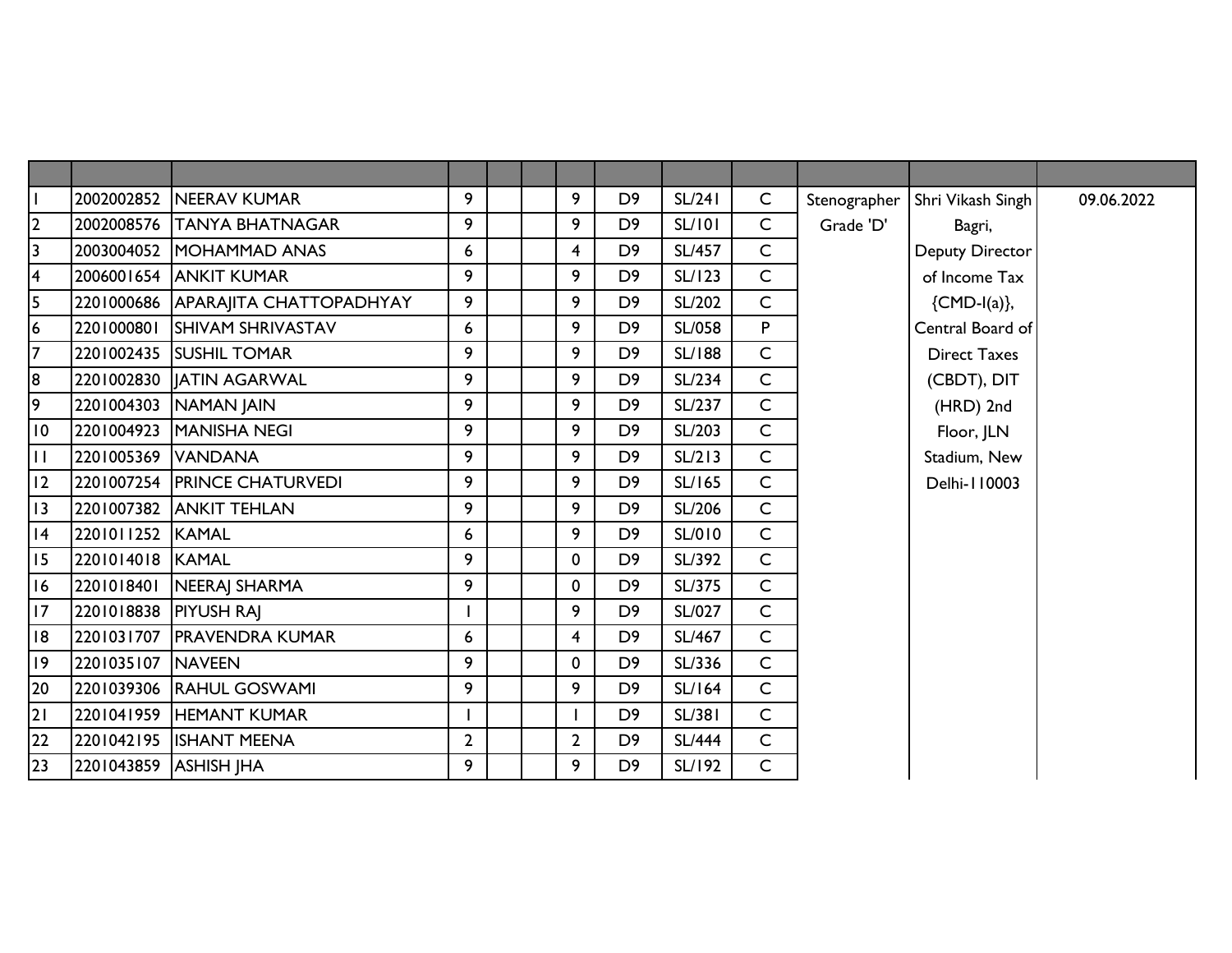| 24                                  | 2201048848 | <b>AMAN CHOUDHARY</b>           | 9              |  | 9              | D <sub>9</sub> | SL/016        | C            |
|-------------------------------------|------------|---------------------------------|----------------|--|----------------|----------------|---------------|--------------|
| 25                                  | 2201048951 | <b>RICHA MISHRA</b>             | 9              |  | 9              | D <sub>9</sub> | <b>SL/194</b> | $\mathsf{C}$ |
| 26                                  | 2201049597 | <b>BANKEY BIHARI</b>            | 9              |  | 0              | D <sub>9</sub> | SL/372        | $\mathsf C$  |
| $\overline{27}$                     | 2201052429 | <b>RAHUL KUMAR</b>              | 9              |  | 9              | D <sub>9</sub> | SL/026        | $\mathsf{C}$ |
| 28                                  | 2201054903 | <b>KANCHAN BHANDARI</b>         | 9              |  | 9              | D <sub>9</sub> | SL/225        | $\mathsf C$  |
| 29                                  | 2201059545 | <b>HRITIK RAWAT</b>             | 9              |  | 9              | D <sub>9</sub> | SL/159        | $\mathsf C$  |
| 30                                  | 2201061753 | <b>AMLA KUMARI</b>              | $\overline{2}$ |  | $\overline{2}$ | D <sub>9</sub> | <b>SL/435</b> | $\mathsf{C}$ |
| $\overline{\overline{\mathsf{31}}}$ | 2201062857 | VISHVAJEET KUMAR SINGH          | 9              |  | 9              | D <sub>9</sub> | SL/166        | $\mathsf C$  |
| 32                                  | 2201064394 | <b>INEHA SHUKLA</b>             | 9              |  | 9              | D <sub>9</sub> | SL/238        | $\mathsf{C}$ |
| 33                                  | 2401002399 | <b>SAPNA BAMBNAWAT</b>          | $\overline{2}$ |  | 2              | D <sub>9</sub> | <b>SL/431</b> | $\mathsf{C}$ |
| 34                                  | 2402001272 | KARAN JUNEJA                    | 9              |  | 9              | D <sub>9</sub> | SL/220        | $\mathsf C$  |
| 35                                  | 2402002394 | KIRAN MEENA                     | $\overline{2}$ |  | $\overline{2}$ | D <sub>9</sub> | <b>SL/434</b> | $\mathsf{C}$ |
| 36                                  | 2402003418 | <b>ROOPA MEENA</b>              | $\overline{2}$ |  | $\overline{2}$ | D <sub>9</sub> | <b>SL/428</b> | $\mathsf C$  |
| 37                                  | 2404001452 | <b>DEEPAK SHARMA</b>            | 9              |  | 9              | D <sub>9</sub> | <b>SL/122</b> | $\mathsf C$  |
| 38                                  | 2404002103 | <b>SHIVAM KHATRI</b>            | 9              |  | 9              | D <sub>9</sub> | SL/089        | $\mathsf{C}$ |
| 39                                  | 2404002445 | <b>VIKRAM SINGH RATHORE</b>     | 9              |  | 0              | D <sub>9</sub> | SL/374        | $\mathsf{C}$ |
| 40                                  | 2405001922 | <b>TANUJ SHARMA</b>             | 9              |  | 9              | D <sub>9</sub> | <b>SL/181</b> | $\mathsf{C}$ |
| 41                                  | 2405002832 | <b>GAURAV PANDEY</b>            | 9              |  | 9              | D <sub>9</sub> | SL/212        | $\mathsf{C}$ |
| 42                                  | 2405011110 | <b>AMAN MEENA</b>               | $\overline{2}$ |  | $\overline{2}$ | D <sub>9</sub> | SL/426        | $\mathsf{C}$ |
| 43                                  | 2405012777 | <b>ASHISH KUMAR</b>             | L              |  | I              | D <sub>9</sub> | SL/253        | $\mathsf C$  |
| 44                                  | 2405016921 | <b>KAMLESH KUMAR MEENA</b>      | $\overline{2}$ |  | $\overline{2}$ | D <sub>9</sub> | SL/430        | $\mathsf{C}$ |
| 45                                  | 2405018718 | <b>SONALI SINGH</b>             | 9              |  | 9              | D <sub>9</sub> | <b>SL/228</b> | $\mathsf C$  |
| 46                                  | 2405019267 | MOTI LAL MINA                   | $\overline{2}$ |  | $\overline{2}$ | D <sub>9</sub> | SL/302        | $\mathsf{C}$ |
| 47                                  |            | 2405022695  KULDEEP SINGH MEENA | $\overline{2}$ |  | $\overline{2}$ | D <sub>9</sub> | SL/433        | $\mathsf C$  |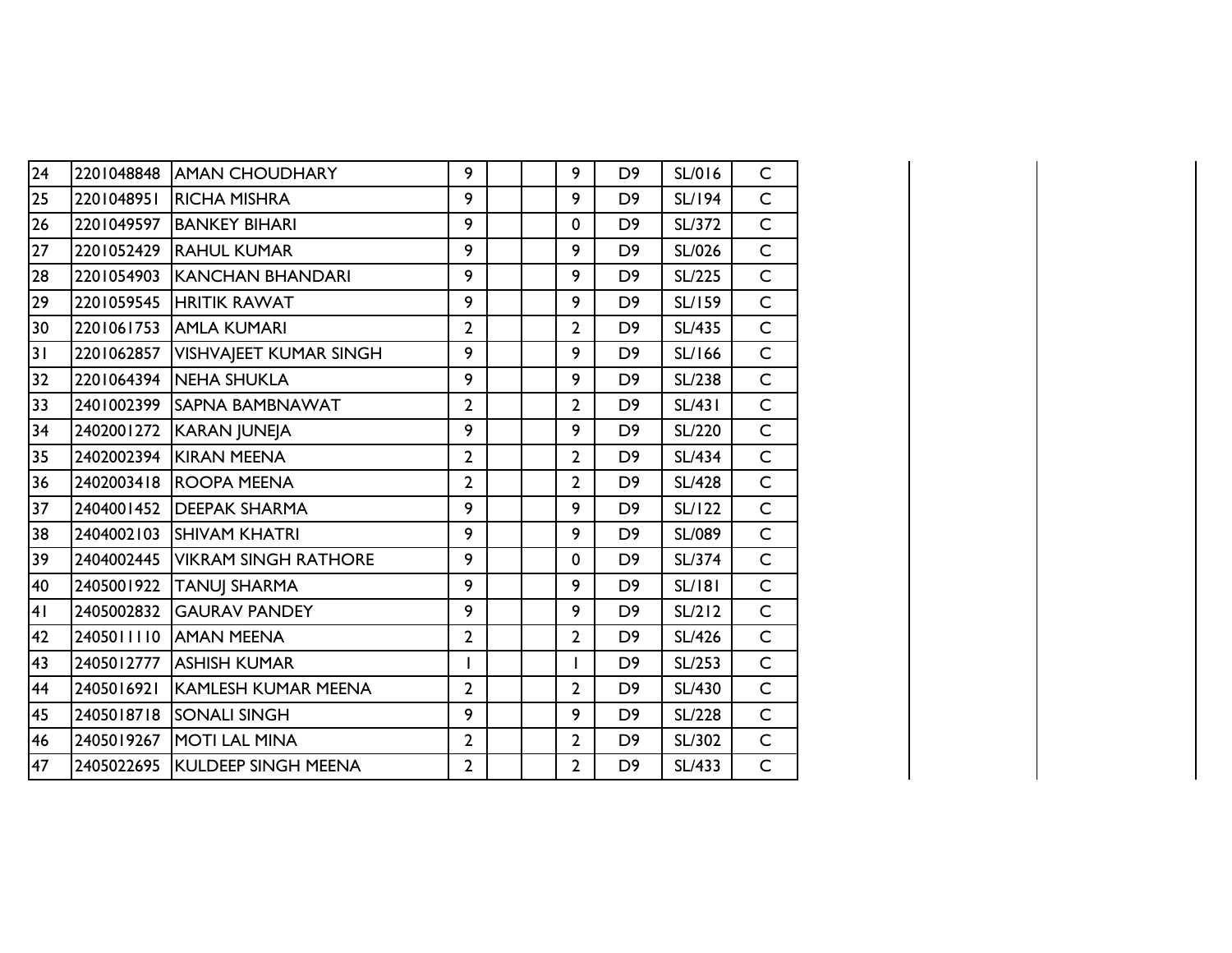| 48                      | 2406000850 | <b>KAMAL KISHOR</b>            | 9               |  | 0              | D <sub>9</sub> | SL/390        | $\mathsf C$  |                           |                                                                                                              |            |
|-------------------------|------------|--------------------------------|-----------------|--|----------------|----------------|---------------|--------------|---------------------------|--------------------------------------------------------------------------------------------------------------|------------|
| 49                      |            | 2408001253 ANKIT BISHNOI       | 9               |  | 9              | D <sub>9</sub> | <b>SL/085</b> | $\mathsf C$  |                           |                                                                                                              |            |
| 50                      |            | 2408002716 ANMOL CHHABRA       | 9               |  | 0              | D <sub>9</sub> | SL/360        | $\mathsf{C}$ |                           |                                                                                                              |            |
| 51                      |            | 2408002799 DEEPAK KUMAR SHARMA | 9               |  | 9              | D <sub>9</sub> | SL/019        | $\mathsf{C}$ |                           |                                                                                                              |            |
|                         |            |                                |                 |  |                |                |               |              |                           |                                                                                                              |            |
|                         |            | 2201002174  TARUN BHARDWAJ     | 9               |  | 9              | D <sub>5</sub> | SL/160        | $\mathsf{C}$ | Stenographer<br>Grade 'D' | Shri Jagir Chand,<br>Assistant<br>Director (Estt.),<br><b>Bureau of Police</b><br>Research &<br>Development, | 09.06.2022 |
| 12                      | 2405021108 | <b>RAHUL MEENA</b>             | $\overline{2}$  |  | $\overline{2}$ | D <sub>5</sub> | <b>SL/451</b> | $\mathsf{C}$ |                           | NH-8, Near<br>Mahipalpur<br><b>Beside SSB</b><br>Office,<br>New Delhi-<br>110071                             |            |
|                         |            |                                |                 |  |                |                |               |              |                           |                                                                                                              |            |
|                         | 2002000849 | <b>AMIT CHOUDHARY</b>          | 9               |  | 9              | D <sub>6</sub> | SL/335        | $\mathsf{C}$ | Stenographer              | Col. Karun                                                                                                   | 09.06.2022 |
| $\overline{2}$          |            | 2002005596 CHANDRA SHEKHAR     | $6\phantom{1}6$ |  | 6              | D <sub>6</sub> | SL/362        | $\mathsf{C}$ | Grade 'D'                 | Pratap Singh,                                                                                                |            |
| 3                       | 2006001488 | JUNAID ALAM                    | 6               |  | 6              | D <sub>6</sub> | SL/359        | P            |                           | Commandant,                                                                                                  |            |
| $\overline{\mathbf{4}}$ | 2201015093 | <b>VIKAS</b>                   | 6               |  | 6              | D <sub>6</sub> | SL/358        | $\mathsf C$  |                           | <b>GREF Centre</b>                                                                                           |            |
| 15.                     | 2201020022 | <b>ATIN</b>                    | 9               |  | 9              | D <sub>6</sub> | SL/325        | $\mathsf C$  |                           | Border Road                                                                                                  |            |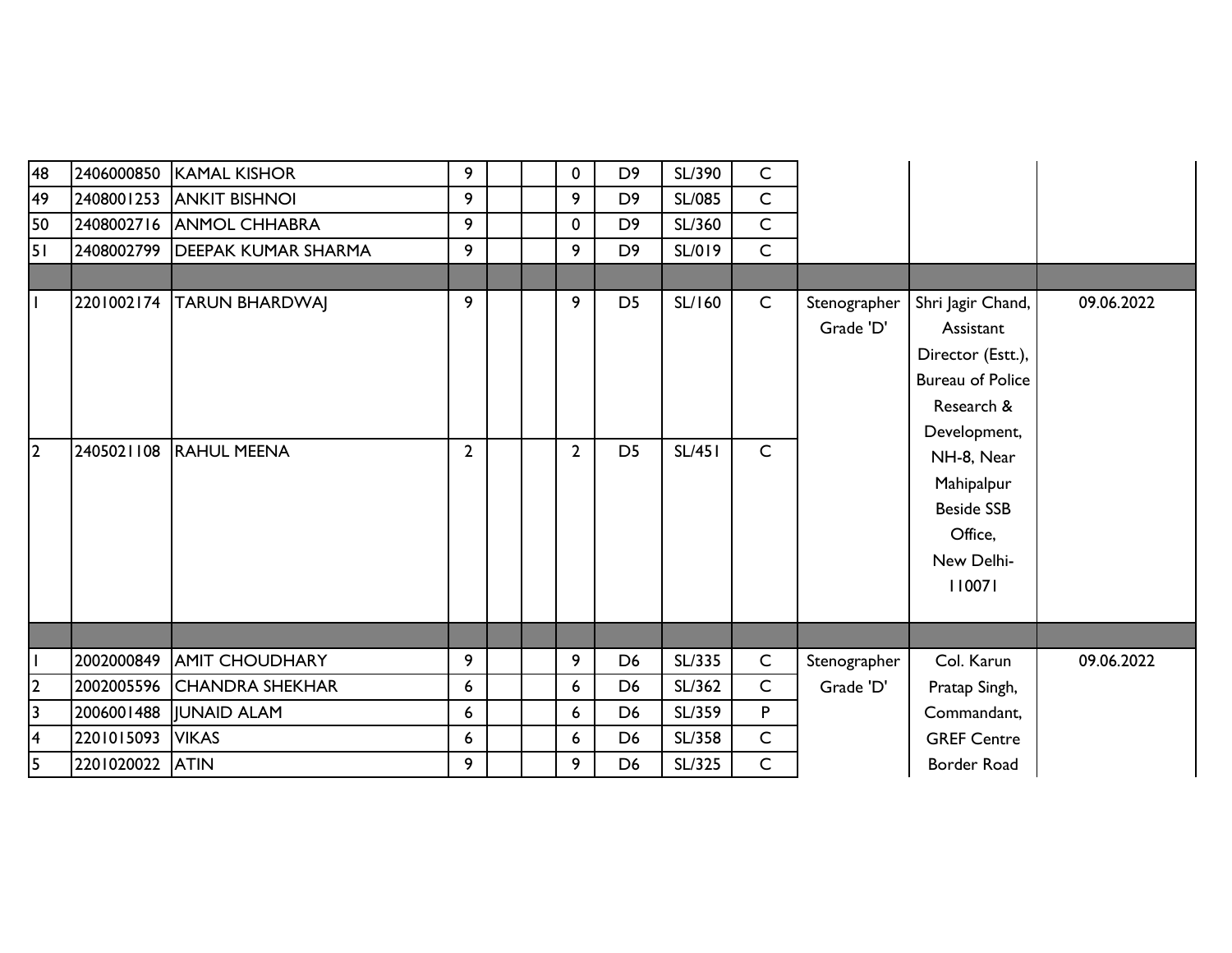| $\overline{6}$  | 2201023555 DEEPAK  |                                      |                |  |                | D <sub>6</sub> | SL/417        | $\mathsf{C}$ |              | Organizations       |            |
|-----------------|--------------------|--------------------------------------|----------------|--|----------------|----------------|---------------|--------------|--------------|---------------------|------------|
| 7               |                    | 2201027250 ABHISHEK KUMAR            | 6              |  | 6              | D <sub>6</sub> | SL/364        | $\mathsf{C}$ |              | $(BRO)$ ,           |            |
| $\overline{8}$  | 2201030611 ASHWANI |                                      |                |  |                | D <sub>6</sub> | SL/411        | $\mathsf{C}$ |              | <b>GREF Centre,</b> |            |
| 9               |                    | 2201034789   PRASHANT BAHUGUNA       | 9              |  | 9              | D <sub>6</sub> | SL/299        | $\mathsf{C}$ |              | Dighi Camp,         |            |
| $\overline{10}$ |                    | 2201035311 MUNISH TOKAS              | 9              |  | 9              | D <sub>6</sub> | SL/333        | $\mathsf{C}$ |              | Pune-411015         |            |
| Iт              | 2201039302 PRAVEEN |                                      | 9              |  | 9              | D <sub>6</sub> | SL/329        | $\mathsf{C}$ |              |                     |            |
| <sup>12</sup>   |                    | 2201042261   DEEPAK BHARDWAJ         | 9              |  | 9              | D <sub>6</sub> | SL/323        | $\mathsf{C}$ |              |                     |            |
| 13              |                    | 2201042404   PRAKALP YADAV           | 6              |  | 6              | D <sub>6</sub> | SL/347        | P            |              |                     |            |
| 14              |                    | 2201045420 RANJEET SINGH             | 6              |  | 6              | D <sub>6</sub> | SL/357        | P            |              |                     |            |
| 15              |                    | 2201063192 ABHISHEK PARCHA           |                |  |                | D <sub>6</sub> | SL/415        | $\mathsf{C}$ |              |                     |            |
| 16              |                    | 2405015473   NOMIT UJJAINIYA         |                |  |                | D <sub>6</sub> | SL/414        | $\mathsf{C}$ |              |                     |            |
| <b>II7</b>      |                    | 2405025056 RAHUL MIRKHANI            | 9              |  | 9              | D <sub>6</sub> | SL/306        | $\mathsf{C}$ |              |                     |            |
| <b>18</b>       |                    | 2405026494 SHIV SINGH MEENA          | $\overline{2}$ |  | $\overline{2}$ | D <sub>6</sub> | SL/455        | $\mathsf{C}$ |              |                     |            |
| 19              |                    | 2408003150 SOHAN SINGH               |                |  |                | D <sub>6</sub> | SL/416        | $\mathsf{C}$ |              |                     |            |
|                 |                    |                                      |                |  |                |                |               |              |              |                     |            |
| l I             |                    | 2201017399 LOICE TINGNEIHOI TOUTHANG | $\overline{2}$ |  | $\overline{2}$ | D7             | <b>SL/440</b> | $\mathsf{C}$ | Stenographer | Shri Amit Gupta,    | 09.06.2022 |
|                 |                    |                                      |                |  |                |                |               |              | Grade 'D'    | Sr. Dy. CGDA        |            |
| $\overline{2}$  | 2201019795 VANDANA |                                      |                |  |                | D7             | SL/380        | $\mathsf{C}$ |              | (Admin),            |            |
|                 |                    |                                      |                |  |                |                |               |              |              | Controller          |            |
| $\overline{3}$  |                    | 2201034612 LALIT KUMAR               |                |  |                | D7             | SL/403        | $\mathsf{C}$ |              | General of          |            |
|                 |                    |                                      |                |  |                |                |               |              |              | Defence             |            |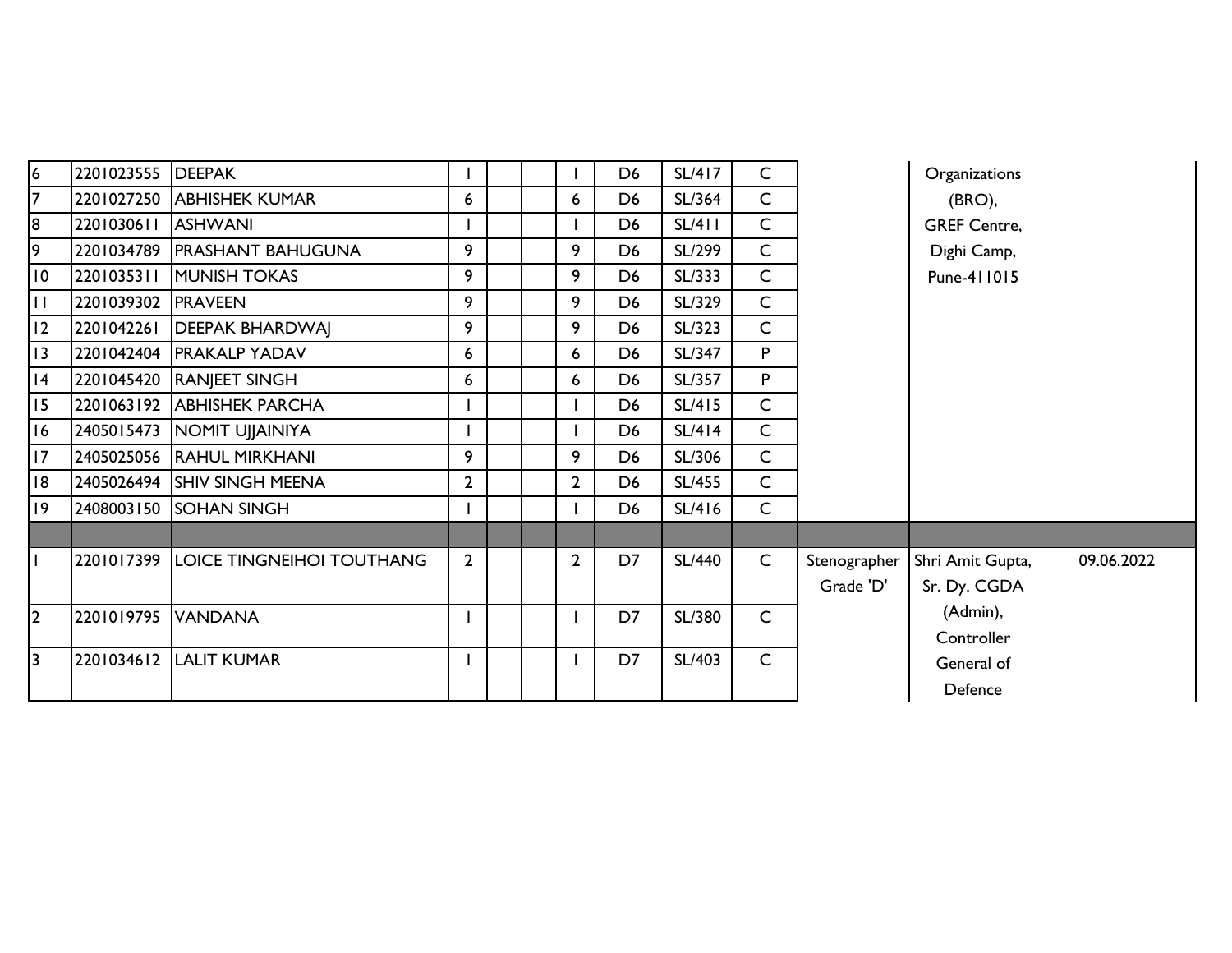| $\overline{4}$  |                      | 2405005559 AMIT MEENA        | $\overline{2}$ |  | $\overline{2}$ | D7             | <b>SL/438</b> | $\mathsf{C}$ |                           | Account,<br>Ullan batar Marg,<br>Palam, Delhi<br>Cantt.-110010 |            |
|-----------------|----------------------|------------------------------|----------------|--|----------------|----------------|---------------|--------------|---------------------------|----------------------------------------------------------------|------------|
|                 |                      | 2002001635 RAHUL THAPLIYAL   | 9              |  | 9              | D <sub>8</sub> | <b>SL/150</b> | $\mathsf{C}$ |                           |                                                                |            |
| 2               |                      | 2002004372   DEEPAK SAINI    | 6              |  | 6              | D <sub>8</sub> | SL/311        | $\mathsf{C}$ | Stenographer<br>Grade 'D' | Shri Mohd. Ashif,<br><b>Under Secretary</b>                    | 09.06.2022 |
| 3               |                      | 2201000932 SANCHIT BATRA     | 9              |  | 9              | D <sub>8</sub> | SL/265        | $\mathsf{C}$ |                           | (AdIIIB)                                                       |            |
| 4               |                      | 2201005949 MEENA PANDEY      | 9              |  | 9              | D <sub>8</sub> | SL/193        | $\mathsf{C}$ |                           | Central Board of                                               |            |
| 5               |                      | 2201009349 YATI SACHDEVA     | 9              |  | 9              | D <sub>8</sub> | SL/247        | $\mathsf{C}$ |                           | <b>Indirect Taxes</b>                                          |            |
| 6               | 2201017626 SIMRAN    |                              |                |  |                | D <sub>8</sub> | SL/384        | $\mathsf{C}$ |                           | and Customs                                                    |            |
| 7               | 2201018677 ANURAG    |                              | 9              |  | 0              | D <sub>8</sub> | SL/369        | $\mathsf{C}$ |                           | (Department of                                                 |            |
| 8               | 2201025161           | <b>TEENA</b>                 | 6              |  | 9              | D <sub>8</sub> | SL/227        | $\mathsf{C}$ |                           | Revenue)                                                       |            |
| 9               |                      | 2201030837   NIVEDITA SHARMA | 9              |  | 9              | D <sub>8</sub> | SL/141        | $\mathsf{C}$ |                           | Room No. 411,                                                  |            |
| $\overline{10}$ | 2201031088 KOMAL     |                              | 9              |  | 9              | D <sub>8</sub> | SL/248        | C            |                           | 4th Floor, Hudco                                               |            |
| П               |                      | 2201038317 SAURABH GARG      | 9              |  | 9              | D <sub>8</sub> | SL/231        | $\mathsf{C}$ |                           | Vishala Building,                                              |            |
| 12              |                      | 2201051860 LAKSHMI SHIVANI A | 9              |  | 9              | D <sub>8</sub> | SL/229        | $\mathsf{C}$ |                           | Bhikaji Cama                                                   |            |
| $\overline{13}$ | 2201054799 SHIVALIKA |                              | 6              |  | 6              | D <sub>8</sub> | <b>SL/288</b> | $\mathsf{C}$ |                           | Place, RK Puram,                                               |            |
| 4               |                      | 2201055688 SHIVAM SHARMA     | 9              |  | 9              | D <sub>8</sub> | SL/263        | $\mathsf{C}$ |                           | New Delhi-                                                     |            |
| 15              |                      | 2201055880 KSHITIJ SAXENA    | 9              |  | 9              | D <sub>8</sub> | SL/195        | $\mathsf{C}$ |                           | 110066                                                         |            |
| 16              | 2201057244 ANUSHKA   |                              | 9              |  | 9              | D <sub>8</sub> | SL/268        | $\mathsf{C}$ |                           |                                                                |            |
| 17              |                      | 2201057330 SAHEB KALRA       | 9              |  | 9              | D <sub>8</sub> | SL/215        | $\mathsf{C}$ |                           |                                                                |            |